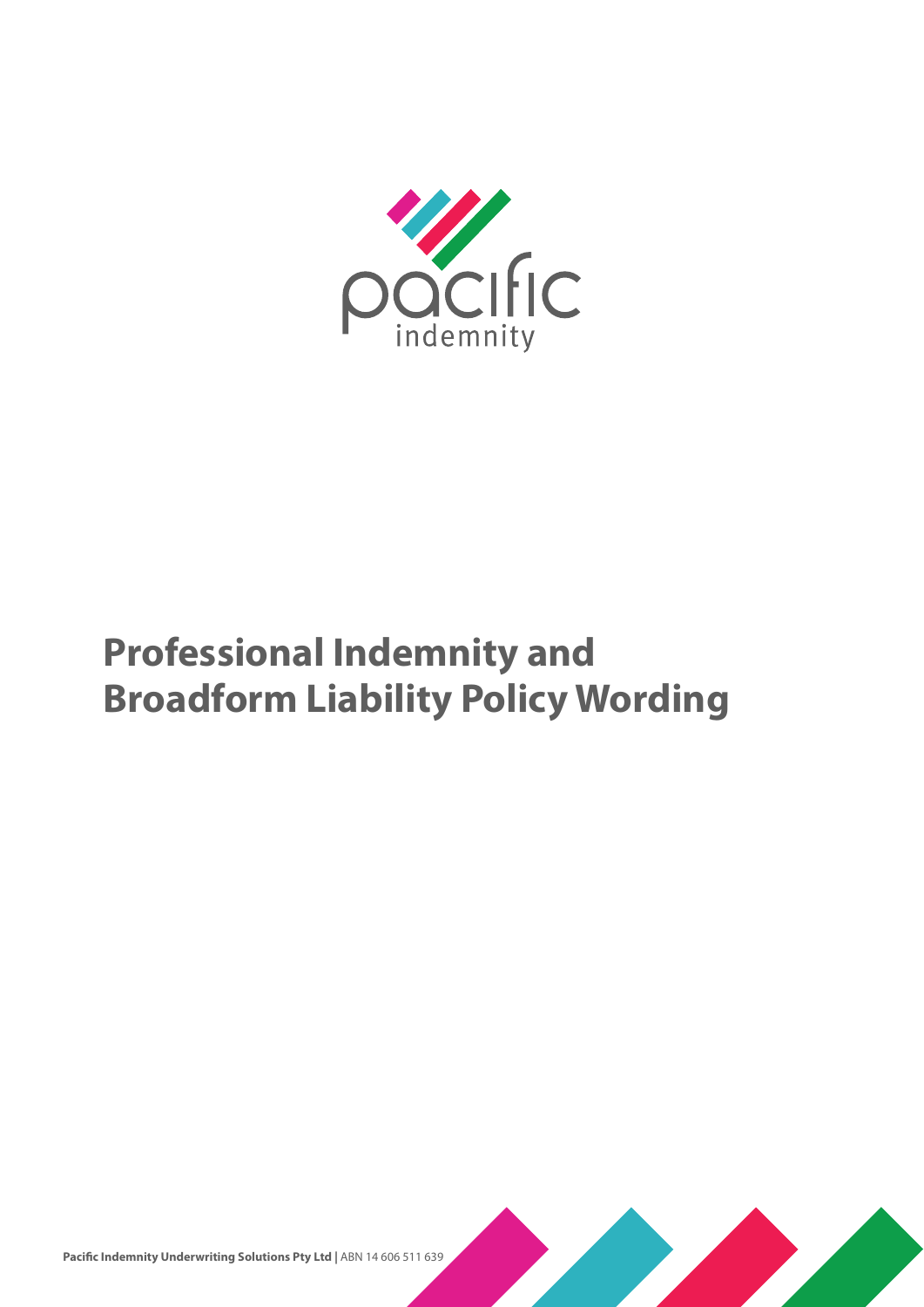

## **Contents**

|                                               | <b>General Information &amp; Important Notices</b>                                                         | 1 |
|-----------------------------------------------|------------------------------------------------------------------------------------------------------------|---|
|                                               | How We protect your privacy                                                                                | 1 |
|                                               | <b>General Insurance Code of Practice</b>                                                                  | 1 |
|                                               | Our service commitment                                                                                     | 1 |
|                                               | Intermediary Remuneration                                                                                  | 1 |
|                                               | We, Us and Our                                                                                             | 1 |
|                                               | About Pacific Indemnity                                                                                    | 1 |
| Policy A - Professional Indemnity Policy<br>2 |                                                                                                            |   |
|                                               | <b>Insuring Clauses</b>                                                                                    | 2 |
|                                               | Insuring Clause clarifications                                                                             | 2 |
|                                               | Extensions                                                                                                 | 2 |
|                                               | <b>Compensatory Penalties</b>                                                                              | 2 |
|                                               | Costs of responding to third party claims for equitable relief                                             | 2 |
|                                               | Enquiries - legal costs cover - including for regulatory, licensing,<br>disciplinary or coronial enquiries | 2 |
|                                               | <b>Court Attendance Costs</b>                                                                              | 3 |
|                                               | <b>Public Relations Cover</b>                                                                              | 3 |
|                                               | <b>Privacy Remediation Expenses</b>                                                                        | 3 |
|                                               | <b>Contractual Liability Defence Costs</b>                                                                 | 3 |
|                                               | <b>Vicarious Liability</b>                                                                                 | 3 |
|                                               | <b>Continuous Cover</b>                                                                                    | 3 |
|                                               | Prior Corporate Entities and Former Subsidiaries - Run-off Cover4                                          |   |
|                                               | Mergers & Newly Acquired Subsidiaries                                                                      | 4 |
|                                               | Run-off cover until policy expiry date following mergers,<br>acquisitions and winding up                   | 4 |
|                                               | Cover to Spouse, domestic partner, Estates, Administrators &<br><b>Executors and Legal Representatives</b> | 4 |
|                                               | Non-Renewal Extended Notification Period                                                                   | 4 |
|                                               | Joint Venture                                                                                              | 4 |
|                                               | What is not Covered                                                                                        | 4 |
|                                               | Claims or Facts Which May Give Rise To Any Claim or Loss or<br>Liability or Enquiry                        | 4 |
|                                               | <b>Foreign Courts</b>                                                                                      | 5 |
|                                               | Assumed duty or obligation                                                                                 | 5 |
|                                               | <b>Related parties</b>                                                                                     | 5 |
|                                               | Refund of Professional Fees and Trading Debts                                                              | 5 |
|                                               | Profit                                                                                                     | 5 |
|                                               | Insolvency                                                                                                 | 5 |
|                                               | Goods & Workmanship                                                                                        | 5 |
|                                               | Employers Liability, Directors' & Officers' Liability, Occupier's<br>Liability, Motor, Marine, etc         | 5 |
|                                               | Punitive & Exemplary & Liquidated Damages                                                                  | 6 |
|                                               | Intentional or Dishonest Damage or Loss                                                                    | 6 |
|                                               | De-Registration                                                                                            | 6 |
|                                               |                                                                                                            |   |

| Asbestos                                                                                    | 6  |
|---------------------------------------------------------------------------------------------|----|
| Radioactivity & Nuclear Hazards                                                             | 6  |
| War & Uprisings                                                                             | 6  |
| Terrorism                                                                                   | 6  |
| Sanctions                                                                                   | 6  |
| Pollution                                                                                   | 6  |
| <b>Limits &amp; GST</b>                                                                     | 6  |
| Aggregate Policy Limit                                                                      | 7  |
| Aggregate Limit qualifications                                                              | 7  |
| Limit of Cover for Claim Investigation Costs                                                | 7  |
| Sub Limits                                                                                  | 7  |
| <b>GST Input Tax Credits</b>                                                                | 7  |
| <b>Claim Conditions - Part A</b>                                                            | 7  |
| Investigation, defence and settlement of Claims                                             | 7  |
| Additional Special Provisions for Misappropriation of Money,<br><b>Dishonesty and Fraud</b> | 9  |
| <b>General Provisions - Part A</b>                                                          | 10 |
| Premium Payment                                                                             | 10 |
| <b>Cover Beneficiaries</b>                                                                  | 10 |
| <b>Loss Prevention</b>                                                                      | 10 |
| Other Insurance Which May Cover The Risk                                                    | 10 |
| Material Change in the Risk                                                                 | 10 |
| The Proposal – Severability and Non-imputation                                              | 10 |
| Authority to accept notices & to give instructions                                          | 10 |
| De-registration                                                                             | 10 |
| Payment in Australian dollars in Australia                                                  | 10 |
| Law of the Policy                                                                           | 10 |
| <b>Territorial &amp; Jurisdiction Limits</b>                                                | 11 |
| Schedule must be included                                                                   | 11 |
| <b>Cancelling the Policy - Part A</b>                                                       | 11 |
| You can cancel the Policy                                                                   | 11 |
| We can cancel the Policy                                                                    | 11 |
| How to read Part A of this Insurance Policy                                                 | 11 |
| <b>Definitions</b>                                                                          | 11 |
| Civil Liability                                                                             | 11 |
| Claim (or Claims)                                                                           | 11 |
| <b>Claim Investigation Costs</b>                                                            | 11 |
| <b>Compensatory Civil Penalties</b>                                                         | 11 |
| Cover (and 'Covered')                                                                       | 12 |
| <b>Covered Claim</b>                                                                        | 12 |
| Documents                                                                                   | 12 |
| Employee                                                                                    | 12 |
| <b>Enquiry (or Enquiries)</b>                                                               | 12 |
| <b>Excess</b>                                                                               | 12 |

I.

[Former Principal](#page-15-0) 12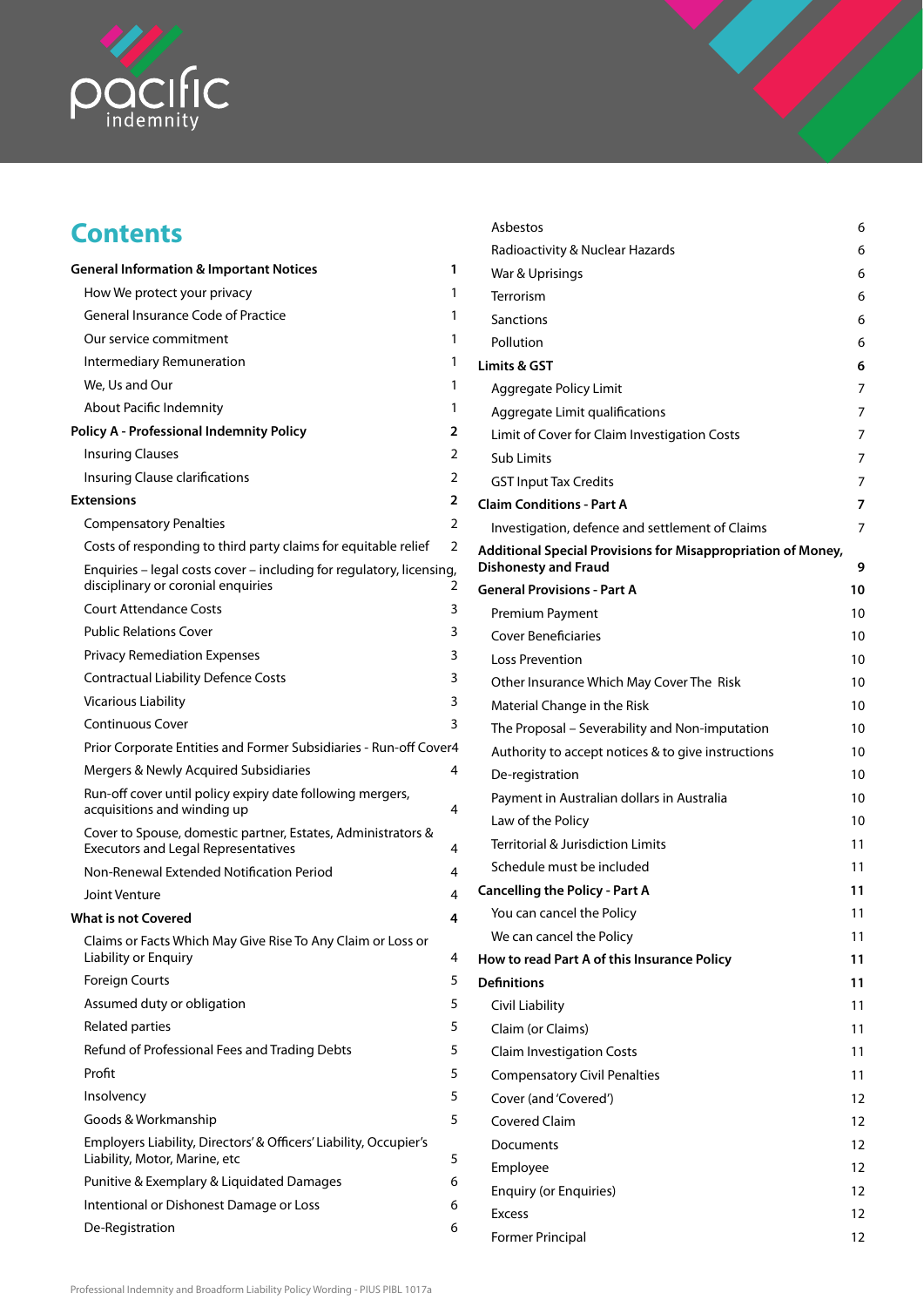

| Intellectual Property<br>Joint Venture       | 12<br>12 | Terrorism<br><b>Internet Operations</b>            | 17<br>18 |
|----------------------------------------------|----------|----------------------------------------------------|----------|
| Known Circumstance                           | 12       | <b>Advertising Liability</b>                       | 18       |
| Named Insured                                | 12       | <b>Product Recall</b>                              | 18       |
| Period of Insurance                          | 13       | North American Jurisdiction                        | 18       |
| Policy                                       | 13       | Other Insurance                                    | 18       |
| Policy Limit                                 | 13       | <b>Claims Provisions - Part B</b>                  | 18       |
| Pollutants                                   | 13       | <b>Claims Control</b>                              | 18       |
| Principal                                    | 13       | Discharge of Liabilities                           | 19       |
| <b>Privacy Remediation Expenses</b>          | 13       | Reasonable Care and Loss Risk Management           | 19       |
| <b>Professional Services</b>                 | 13       | <b>Cross Liabilities</b>                           | 19       |
| Proposal                                     | 13       | Subrogation                                        | 19       |
| <b>Publicity Campaign</b>                    | 13       | Goods and Services Tax                             | 19       |
| Run-Off Event                                | 13       | <b>General Provisions - Part B</b>                 | 19       |
| Schedule                                     | 13       | <b>Alteration of Risk</b>                          | 19       |
| Sub Limit(s)                                 | 13       | Inspection and Premium Adjustment                  | 19       |
| Subsidiary                                   | 13       | <b>Other Insurances</b>                            | 20       |
| Terrorism                                    | 13       | Insurance Arranged By Principal                    | 20       |
| You / Your                                   | 14       | <b>Cover Beneficiaries</b>                         | 20       |
| We or Us or Our                              | 14       | The Proposal - Severability and Non-imputation     | 20       |
| <b>Policy B - Broadform Liability Policy</b> | 15       | Authority to accept notices & to give instructions | 20       |
| The Cover We provide                         | 15       | Premium Payment                                    | 20       |
| <b>Supplementary Payments</b>                | 15       | All Payments in Australian Dollars                 | 20       |
| Limit of Liability                           | 15       | Law of the Policy                                  | 20       |
| <b>Geographical Limits</b>                   | 15       | <b>Insurance Contracts Act</b>                     | 20       |
| <b>What is Not Covered</b>                   | 15       | Schedule must be included                          | 20       |
| <b>Employer's Liability</b>                  | 15       | <b>Cancelling the Policy - Part B</b>              | 21       |
| <b>Motor Vehicles</b>                        | 16       | You can cancel the Policy                          | 21       |
| Aircraft and Watercraft                      | 16       | We can cancel the Policy                           | 21       |
| Electronic Data                              | 16       |                                                    |          |
| Property in Physical or Legal Control        | 16       | How to read Part B of this Insurance Policy        | 21       |
| Faulty Workmanship                           | 16       | Policy Interpretation                              | 21       |
| Damage to Your Products                      | 16       | Words With Special Meaning                         | 21       |
| Product Recall and Repair                    | 16       | <b>Advertising Liability</b>                       | 21       |
| <b>Aircraft Products</b>                     | 16       | Aircraft                                           | 21       |
| <b>Contractual Liability</b>                 | 17       | <b>Business</b>                                    | 21       |
| <b>Agreement Limiting Rights</b>             | 17       | <b>Excess</b>                                      | 21       |
| Professional Errors and Omissions Liability  | 17       | <b>Medical Persons</b>                             | 21       |
| Libel and Slander                            | 17       | Named Insured                                      | 21       |
| <b>Fines and Punitive Damages</b>            | 17       | Occurrence                                         | 21       |
| Loss of Use                                  | 17       | Period of Insurance                                | 21       |
| Pollution                                    | 17       | Personal Injury                                    | 21       |
| Asbestos                                     | 17       | Policy Limit                                       | 22       |
| Nuclear                                      | 17       | Policy                                             | 22       |
|                                              |          | <b>Products Liability</b>                          | 22       |

|              | Terrorism                                          | 17 |
|--------------|----------------------------------------------------|----|
|              | <b>Internet Operations</b>                         | 18 |
|              | <b>Advertising Liability</b>                       | 18 |
|              | <b>Product Recall</b>                              | 18 |
|              | North American Jurisdiction                        | 18 |
|              | Other Insurance                                    | 18 |
|              | <b>Claims Provisions - Part B</b>                  | 18 |
|              | Claims Control                                     | 18 |
|              | Discharge of Liabilities                           | 19 |
|              | Reasonable Care and Loss Risk Management           | 19 |
|              | <b>Cross Liabilities</b>                           | 19 |
|              | Subrogation                                        | 19 |
|              | Goods and Services Tax                             | 19 |
|              | <b>General Provisions - Part B</b>                 | 19 |
|              | <b>Alteration of Risk</b>                          | 19 |
|              | Inspection and Premium Adjustment                  | 19 |
|              | Other Insurances                                   | 20 |
|              | Insurance Arranged By Principal                    | 20 |
|              | <b>Cover Beneficiaries</b>                         | 20 |
|              | The Proposal - Severability and Non-imputation     | 20 |
|              | Authority to accept notices & to give instructions | 20 |
|              | <b>Premium Payment</b>                             | 20 |
|              | All Payments in Australian Dollars                 | 20 |
|              | Law of the Policy                                  | 20 |
|              | <b>Insurance Contracts Act</b>                     | 20 |
|              | Schedule must be included                          | 20 |
|              | <b>Cancelling the Policy - Part B</b>              | 21 |
|              | You can cancel the Policy                          | 21 |
|              | We can cancel the Policy                           | 21 |
|              | How to read Part B of this Insurance Policy        | 21 |
|              | Policy Interpretation                              | 21 |
|              | Words With Special Meaning                         | 21 |
| $\mathbf{r}$ | <b>Advertising Liability</b>                       | 21 |
| 5            | Aircraft                                           | 21 |
|              | <b>Business</b>                                    | 21 |
|              | <b>Excess</b>                                      | 21 |
|              | <b>Medical Persons</b>                             | 21 |
|              | Named Insured                                      | 21 |
|              | Occurrence                                         | 21 |
|              | Period of Insurance                                | 21 |
|              | Personal Injury                                    | 21 |
|              | Policy Limit                                       | 22 |
|              |                                                    |    |

[War](#page-20-0) 17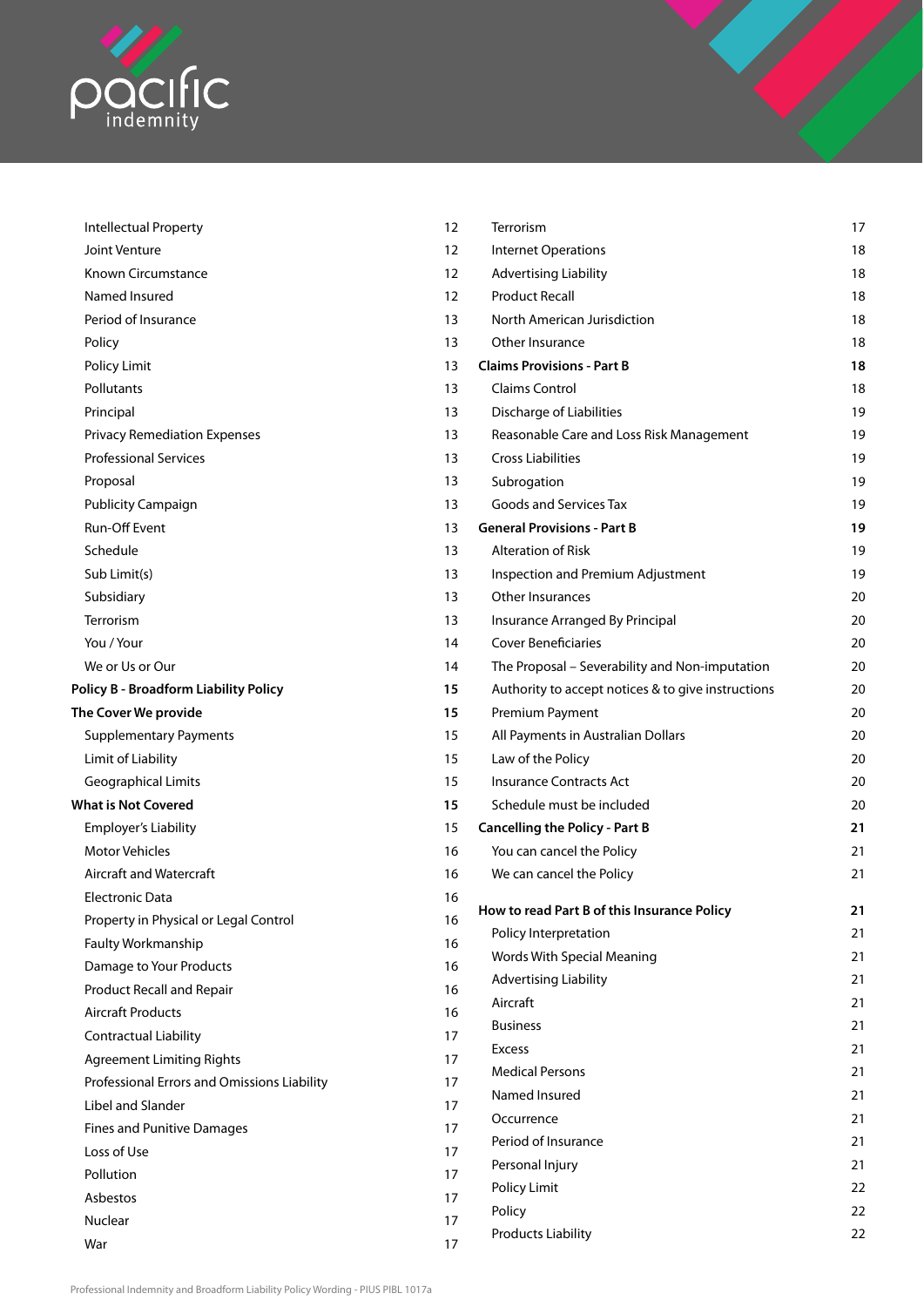

| <b>Property Damage</b>  | 22 |
|-------------------------|----|
| Proposal                | 22 |
| <b>Public Liability</b> | 22 |
| Schedule                | 22 |
| Terrorism               | 22 |
| <b>Tool of Trade</b>    | 22 |
| Vehicle                 | 22 |
| Watercraft              | 22 |
| We or Us or Our         | 22 |
| You or Your             | 22 |
|                         |    |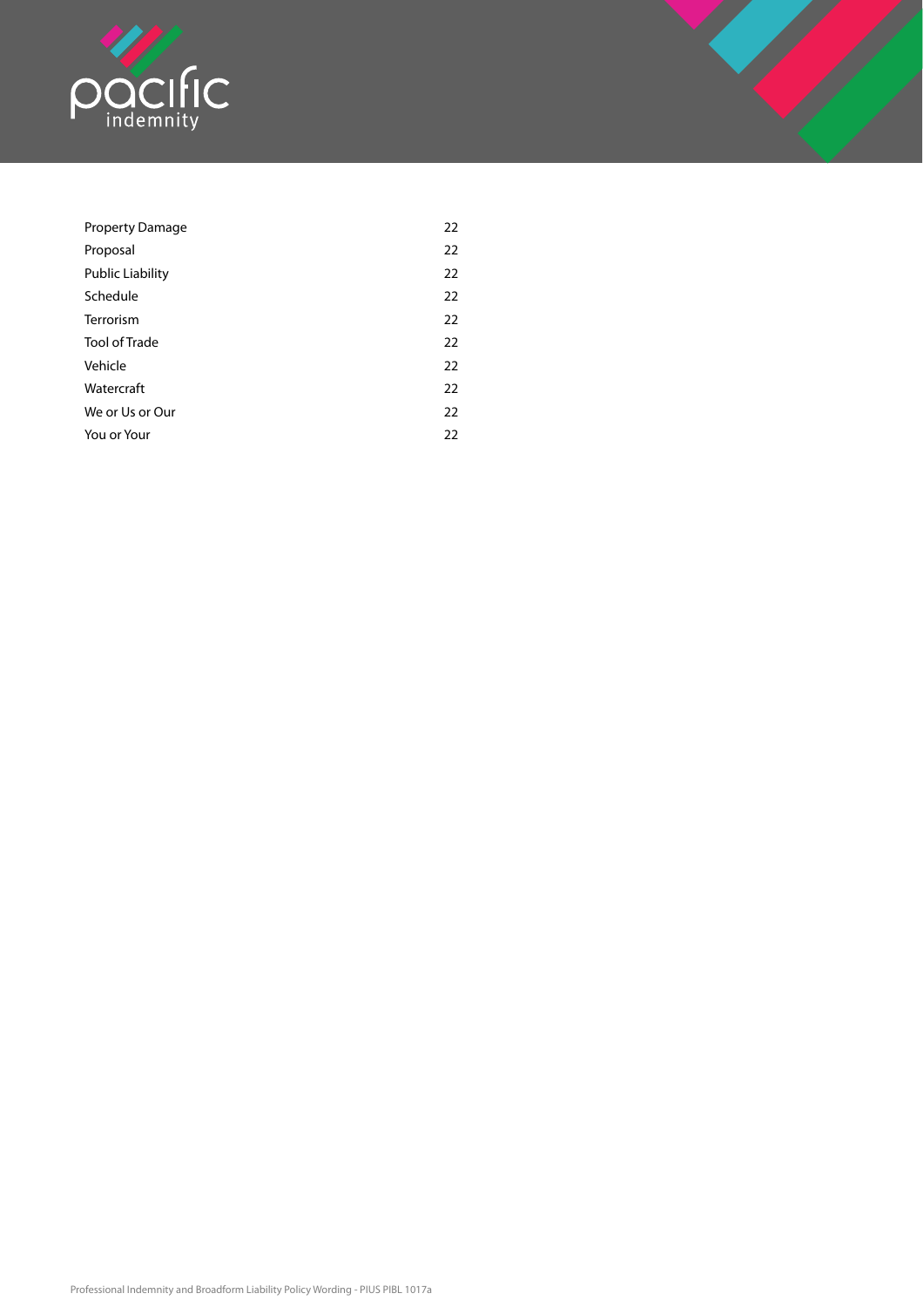<span id="page-4-0"></span>

## **General Information & Important Notices**

## **How We protect your privacy**

We use information provided by Our customers to allow Us to offer Our products and services. This means We may need to collect Your personal information, and sometimes sensitive information about You as well (for example, Your claims history). We will collect this information directly from You where possible, but there may be occasions when We collect this information from someone else.

We will only use Your information for the purposes for which it was collected, other related purposes and as permitted or required by law. You may choose not to give Us Your information, but this may affect Our ability to provide You with insurance cover.

We may share this information with companies within Our group, government and law enforcement bodies if required by law and others who provide services to Us or on Our behalf, some of which may be located outside of Australia.

By applying for, using or renewing any of Our products or services, or providing Us with Your information, You agree to this information being collected, held, used and disclosed as set out in this policy.

You can access Our privacy policy at www.pacificindemnity.com. au/privacy-policy

## **General Insurance Code of Practice**

We proudly support the General Insurance Code of Practice. The purpose of the Code is to raise standards of practice and service in the general insurance industry.

The objectives of the Code are:

- to commit Us to high standards of service;
- to promote better, more informed relations between Us and You;
- to maintain and promote trust and confidence in the general insurance industry;
- to provide fair and effective mechanisms for the resolution of complaints and disputes between Us and You; and
- to promote continuous improvement of the general insurance industry through education and training.

We have adopted and support the Code and are committed to complying with it. Please contact Us if You would like more information about the Code.

Details of the Code of Practice can be found on-line at: www.codeofpractice.com.au/

### **Our service commitment**

We are proud of Our service standards and support the General Insurance Code of Practice. In an unlikely event that You are not satisfied with the way in which We have dealt with You, as part of

Our commitment to customer service, We have an internal dispute resolution process in place to deal with any complaint You may have.

Please contact Us if You have a complaint, including if You are not satisfied with any of the following:

- one of Our products;
- Our service;
- the service of Our authorised representatives;
- Our claims representatives; or
- Our decision on Your claim.

Our staff will help You in any way they can. If they are unable to satisfy Your concerns, they will refer the matter to their supervisor or manager. If the manager cannot resolve the matter, the manager will escalate the matter to Our Internal Dispute Resolution Department.

Details of Our internal dispute resolution process are available from Our office.

### **Intermediary Remuneration**

Pacific Indemnity Underwriting Solutions Pty Ltd pays remuneration to insurance intermediaries when We issue, renew or vary a policy the intermediary has arranged or referred to Us. The type and amount of remuneration varies and may include commission and other payments. If You require more information about remuneration We may pay Your intermediary You should ask Your intermediary.

### **We, Us and Our**

For the purposes of this General Information & Important Notices, 'We', 'Us' and 'Our' means Pacific Indemnity Underwriting Solutions Pty Ltd ABN 14 606 511 639 - on behalf of Insurance Australia Limited ABN 11 000 016 722 (IAL).

### **About Pacific Indemnity**

Pacific Indemnity Underwriting Solutions Pty Ltd, ABN 14 606 511 639, specialises in Professional Risk insurance (including Professional Indemnity Insurance, Malpractice Insurance, Information & Communication Technology Insurance, Management Liability Insurance and similar products).

In arranging this insurance, Pacific Indemnity is acting on behalf of the insurer, Insurance Australia Limited ABN 11 000 016 722. IAL's Australian Financial Service Licence number is 227681.

Pacific Indemnity's Australian Financial Service Licence number is 480863.

### **Wholesale only**

Pacific Indemnity Underwriting Solutions Pty Ltd is only licensed to offer or provide General Insurance products or services which do not include any of the following types of General Insurance (which are defined by the Corporations Act as "retail"): Motor Vehicle, Home Building, Home Contents, Sickness and Accident, Consumer Credit, Travel, Personal or Domestic Property, Medical Indemnity or any other kind of General Insurance which has been prescribed by the Corporations Regulations.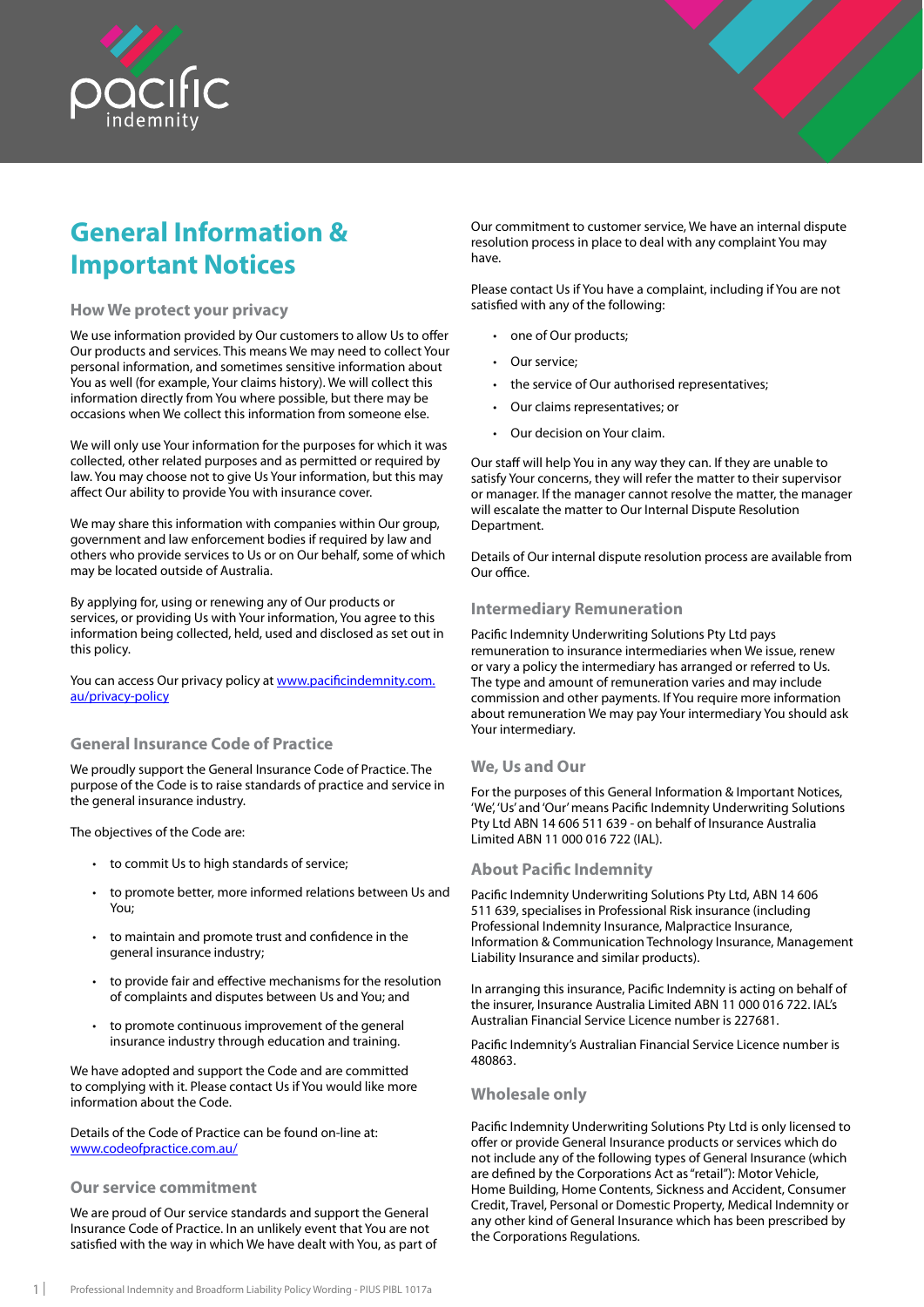<span id="page-5-0"></span>

## **Policy A - Professional Indemnity Policy**

## **Insuring Clauses**

**We** will pay to or on **Your** behalf all awards of damages and awards of claimants costs against **You** resulting from any **Claim** for **Civil Liability** arising from the provision of **Professional Services** by or on behalf of the **Named Insured.**

**We** do this only for **Claims** which:

- a) are made against **You** during the **Period of Insurance;** and
- b) **We** are told about in writing as soon as reasonably possible during the **Period of Insurance**; and
- c) arise out of an act error or omission after the Retroactive Date, if any, specified in the **Schedule**.

**We** will also pay on **Your** behalf (and as needed, advance) the **Claim Investigation Costs** for **Covered Claims**. **We** are not however obliged to defend, or to continue to defend, any **Claim**  or pay, or continue to pay, **Claim Investigation Costs**, once the **Policy Limit** (or the **Sub Limit**, as the case may be) has been exhausted.

All **Cover** provided under this **Policy** is subject to the Insuring Clauses and all the **Policy** terms, conditions, exclusions and limits contained in or endorsed on this **Policy** and the payment of the Gross Premium stated in the **Schedule**.

## **Insuring Clause clarifications**

For clarity, and subject to the terms, conditions, exclusions and limits of the **Policy**, **Civil Liability Covered** by this **Policy**  includes (but is not necessarily limited to) liability arising from the provision of **Professional Services** for the following:

- Breach of professional duty;
- Breach of confidentiality;
- Breach of privacy;
- Breach of fiduciary duty;
- Defamation;
- Loss of or damage to **Documents** (to the full **Policy Limit**);
- Liability for the dishonest, fraudulent, criminal or malicious acts or omissions of persons for whom **You** are responsible – vicarious liability (subject to the Additional Special Provisions for Misappropriation of Money, Dishonesty and Fraud);
- **Intellectual Property** breaches;
- Breaches of the Competition and Consumer Act and the Fair Trading Acts (Australian & New Zealand);
- Misleading and deceptive conduct breaches under the Australian Securities and Investments Commission Act 2001;
- Vicarious Liability;
- Unintentional breaches of warranty of authority.

## **Extensions**

Each of the following extensions automatically applies unless otherwise stated in the endorsements or the **Schedule**. Each of the extensions is subject to the Insuring Clause and all other terms, exclusions, conditions and the **Policy Limit** of this **Policy**  unless otherwise expressly stated.

## **Compensatory Penalties**

Notwithstanding the Punitive & Exemplary & Liquidated Damages exclusion, **We Cover Claims** for **Compensatory Civil Penalties**. **Our** total liability for the payment of **Compensatory Civil Penalties** under the **Policy** shall not exceed \$250,000 in the aggregate, which is included within and not in addition to the **Policy Limit**.

However, **We** will not be liable to **Cover You** for any **Compensatory Civil Penalty**:

- a) for which **We** are legally prohibited at law from indemnifying **You**;
- b) based upon, attributable to or in consequence of any:
	- wilful, intentional or deliberate failure to comply with any lawful notice, direction, enforcement action or proceeding under any legislation; or
	- (ii) gross negligence or recklessness; or
	- (iii) any requirement to pay taxes, rates, duties, levies, charges, fees or any other revenue charge or impost.

A separate **Excess** will apply to each **Compensatory Civil Penalty** payable under this extension.

## **Costs of responding to third party claims for equitable relief**

In so far as an action for equitable relief is brought against **You** while this **Policy** is in force (arising from the provision of **Professional Services** by or on behalf of the **Named Insured)**  and **We** are told about this in writing as soon as reasonably possible while this **Policy** is in force, then **We** will also pay on **Your** behalf (and as needed, advance) the **Claim Investigation Costs** of any such action.

**Enquiries – legal costs cover – including for regulatory, licensing, disciplinary or coronial enquiries**

For those **Enquiries** of which **You** first become aware (and of which **We** are told about in writing as soon as reasonably possible) while this **Policy** is in force, **We Cover You** and **Your Employees** up to \$250,000 in the aggregate in respect of **Claim Investigation Costs** for **Your** representation at any such **Enquiry**. This **Cover** does not extend to paying **Your** regular or overtime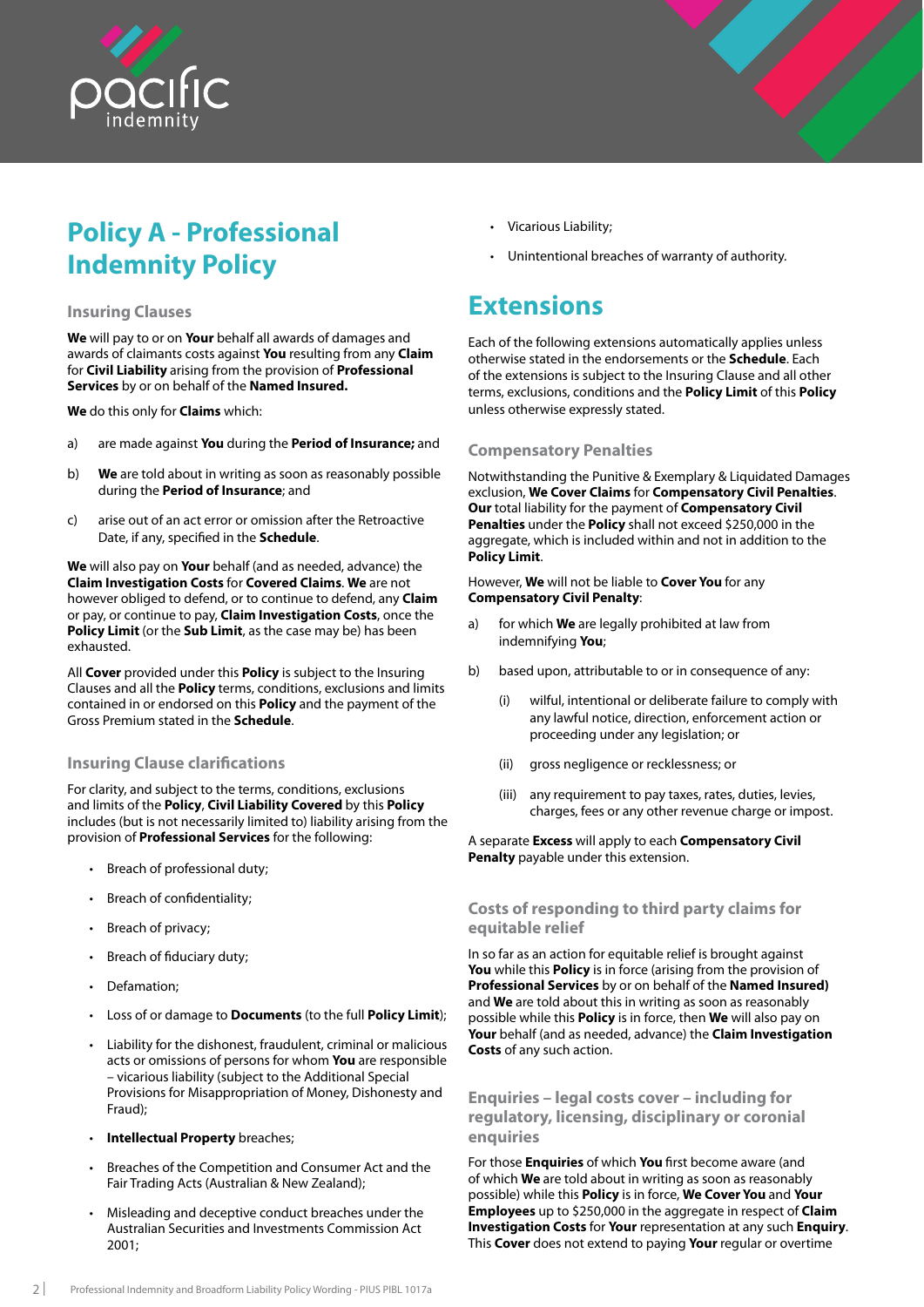<span id="page-6-0"></span>

wages, salaries or fees, or those of **Your Employees**.

The **Excess** applicable to the **Cover** provided under this extension is the **Excess** stated in the **Schedule**.

## **Court Attendance Costs**

For any person described in a) and b) below who is required to physically attend at Court for the purposes of giving evidence as a witness in connection with a **Covered Claim**, then it is agreed that **Claim Investigation Costs** will include the following payments, per day on which attendance in court is required:

- a) Payable to any **Principal** or **Former Principal** \$500
- b) Payable to any **Employee** \$250

No **Excess** shall apply to this extension of the **Policy**.

## **Public Relations Cover**

**We** will pay the reasonable and necessary fees, costs and expenses of a public relations consultant retained by **You** with **Our** prior written consent (which shall not be unreasonably delayed or withheld) to design and implement a **Publicity Campaign** approved by **Us**, which is designed to prevent or mitigate damage to **Your** reputation in consequence of a **Covered Claim** arising from the provision of **Professional Services.**

**Our** total liability for the payment of such fees, costs and expenses of a public relations consultant under the **Policy** shall not exceed a **Sub Limit** of \$50,000 in the aggregate, which is included within and not in addition to the **Policy Limit**.

Notwithstanding the **Policy Excess** specified in the **Schedule**, the **Excess** applicable to the cover provided under this extension is \$1,000 for each and every **Publicity Campaign**.

## **Privacy Remediation Expenses**

**We** will pay, on **Your** behalf, **Privacy Remediation Expenses** in respect of a privacy breach event which is notified to **Us** during the **Period of Insurance**, subject to a **Sub Limit** of \$100,000 any one privacy breach event and in the aggregate for all such privacy breach events.

## **Contractual Liability Defence Costs**

Notwithstanding the exclusion for contractual warranties and guarantees within this **Policy We** will **Cover You** for all **Claim Investigation Costs** which **We** consider reasonable and necessary in defending **You** against any **Claim** which:

- a) is made against **You** while this **Policy** is in force; and
- b) **We** are told about in writing as soon as reasonably possible while this **Policy** is in force; and
- c) arise from an act, error or omission on or after the Retroactive Date as specified in the **Schedule** which arise out of:
- (i) a liability under a contractual warranty, guarantee or undertaking; or
- (ii) a breach of an indemnity and/or hold harmless term of a written contract;

to the extent that such liability or breach resulted from **Your** act, error or omission in the performance or provision **Professional Services**.

**Our** total liability for the payment of such legal costs and expenses under the **Policy** shall not exceed a **Sub Limit** of \$100,000 in the aggregate, which is included within and not in addition to the **Policy Limit**.

## **Vicarious Liability**

The performance of **Professional Services** by **You** includes, for the purpose of this **Policy**, acts, errors or omissions of **Your** agents or consultants while undertaking work pursuant to the contract with **You** which is reasonably incidental to **Your Professional Services** and for which **You** are liable. Such agents and consultants, however, are not **Covered** by this **Policy**.

## **Continuous Cover**

**We Cover You** for any **Claim,** otherwise **Covered** by this **Policy**, arising from a **Known Circumstance** (notwithstanding the exclusion for **Claims** arising from **Known Circumstances** within this **Policy**) if:

- a) there has been no fraudulent non-disclosure or fraudulent misrepresentation in respect of such **Known Circumstance**; and
- b) **We** were **Your** professional liability insurer when **You** first knew of such **Known Circumstance**; and
- c) **We** continued without interruption to be **Your** professional liability insurer up until this **Policy** came into effect; and
- d) had **We** been notified by **You** of the **Known Circumstance**  when **You** first knew of it, **You** would have been entitled to **Cover** under the policy in force at that time but are not now entitled to be **Covered** by that policy, and **You** would (but for the Claims or Facts Which May Give Rise To Any Claim or Loss or Liability or Enquiry exclusion of this **Policy**) otherwise be **Covered** under this **Policy**; and
- e) neither the **Claim** nor **Known Circumstance** have previously been notified to **Us** or to any other insurer.

If **You** were entitled to have given notice under any other policy of insurance but did not (for whatever reason) and have therefore lost an entitlement to indemnity, then this Continuous Cover extension does not apply to provide indemnity under this **Policy**.

**We** may reduce the amount **We** pay out under this provision by the amount of any prejudice **We** may suffer in consequence of any delayed notification to **Us**.

The **Policy Limit** of the **Cover We** provide under this provision is the lesser available under the terms of the policy in force at the earlier time referred to in paragraph d) above, or under this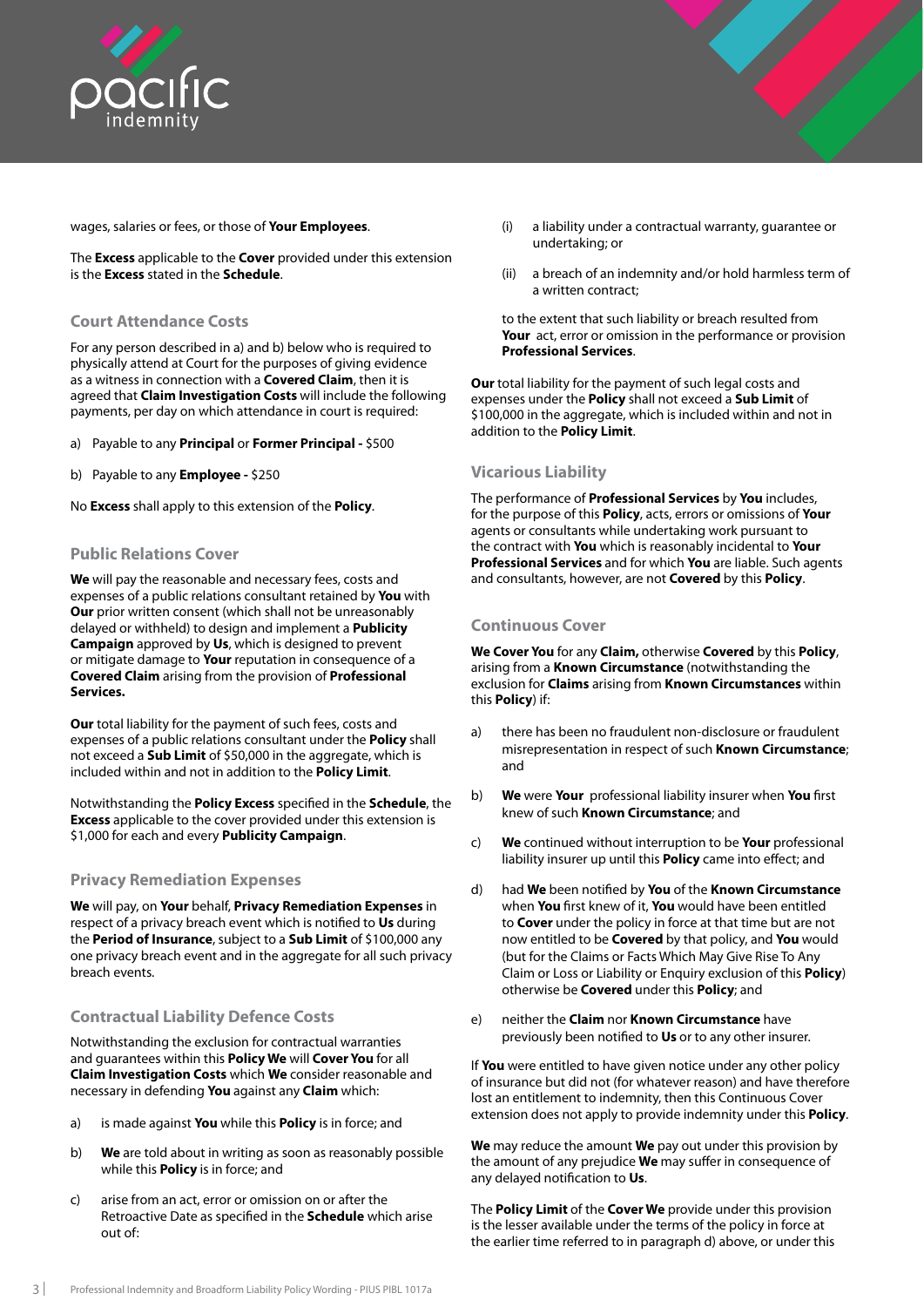<span id="page-7-0"></span>

## **Policy**. The terms of this **Policy** otherwise apply.

## **Prior Corporate Entities and Former Subsidiaries - Run-off Cover**

This **Policy** extends to **Cover** (as if they were **You**):

- a) corporate entities through which the **Named Insured**  previously traded, in the course of the provision of **Professional Services,** provided that those corporate entities are still owned by the **Named Insured**; and
- b) any of **Your** former **Subsidiary** companies or other former incorporated entities,

provided that such **Cover** shall only apply in respect of:

- (i) **Claims** arising from the provision of **Professional Services**; and
- (ii) acts, errors or omissions which occurred after the Retroactive Date specified in the **Schedule** and prior to the date on which such **Subsidiary** ceased to be **Your Subsidiary** or ceased to trade**.**

This extension of **Cover**, however, is subject to receipt by **Us**, at the time of any such **Claim**, of an express written request from the **Named Insured** under the **Policy** to so extend the **Policy Cover**.

### **Mergers & Newly Acquired Subsidiaries**

This **Policy** extends to **Cover** entities (practicing in the same professional discipline as **You**) in respect of **Claims** arising from the provision of **Professional Services** of substantially the same type as those **Covered** by this **Policy**, which are merged with or acquired by **You** while this **Policy** is in force. This **Cover** is only an interim **Cover** for a maximum of thirty days from the date of the merger or acquisition (or until the **Policy** expires if that is sooner). **We** may agree to extend this period (subject to additional premium) after receipt of a satisfactory underwriting submission in respect of the merged or acquired entity. The Retroactive Date for such **Cover** is deemed to be the date of the merger with or acquisition by **You** unless **We** otherwise agree in writing.

## **Run-off cover until policy expiry date following mergers, acquisitions and winding up**

In the event that a **Run-Off Event** occurs to **You** during the **Period of Insurance** specified in the **Schedule**, then the **Cover**  provided by this **Policy** shall continue until the expiry date of this **Policy** but only in respect of any **Claim** otherwise **Covered** by this **Policy** arising from any act, error or omission prior to the date of the **Run-Off Event**.

**Cover to Spouse, domestic partner, Estates, Administrators & Executors and Legal Representatives**

If **You**, or anyone entitled to **Cover** under this **Policy**, dies or becomes legally incompetent or insolvent, **We Cover Your**

spouse, domestic partner, estate, legal representative or assigns, or the party entitled to **Cover**, to the same extent as **Cover** would otherwise have been available to **You,** but only in respect of **Your** acts, errors or omissions and not of the spouse, domestic partner, estate, administrator, executor, legal representatives or assigns.

**Non-Renewal Extended Notification Period**

- a) In the event that this **Policy** is not renewed or is cancelled for any reason, other than fraud or non-payment of premium, then **You** have until such time that **You** effect another insurance policy which **Covers** substantially the same risk as this **Policy**, either with **Us** or any other insurer(s), or a period of thirty (30) days commencing on the day immediately following expiry/cancellation of this **Policy**, whichever is sooner, to notify **Us** of any **Claims** made against **You** while this **Policy** is in force.
- b) **Cover** under this extension:
	- (i) does not reinstate or increase the **Policy Limit** or extend the **Period of Insurance**;
	- (ii) will only apply to acts, errors or omissions committed or alleged to have been committed by **You** before the end of the **Period of Insurance** or the cancellation date of this **Policy** where this **Policy** has been cancelled; and
	- (iii) is limited to **Claims** and **Enquiries** arising from an act, error or omission which occurred on or after the Retroactive Date specified in the **Schedule**.

### **Joint Venture**

- a) If the name of a **Joint Venture** is specified in the **Schedule**, then **We Cover You** for the **Your** individual and joint liability in respect of that **Joint Venture** as otherwise **Covered** by this **Policy**.
- b) If the name of the **Joint Venture** is not specified in the **Schedule** then **We Cover You** only for **Your** acts, errors or omissions arising from the provision of **Professional Services** as otherwise **Covered** by this **Policy**.

## **What is not Covered**

**We** do not **Cover You** for or in respect of:

**Claims or Facts Which May Give Rise To Any Claim or Loss or Liability or Enquiry**

**Claims**, or facts which may give rise to any **Claim** or loss or liability or **Enquiry**:

- a) known to **You** at the inception date of this **Policy**; or
- b) arising from a **Known Circumstance**; or
- c) directly or indirectly based upon, attributable to, or in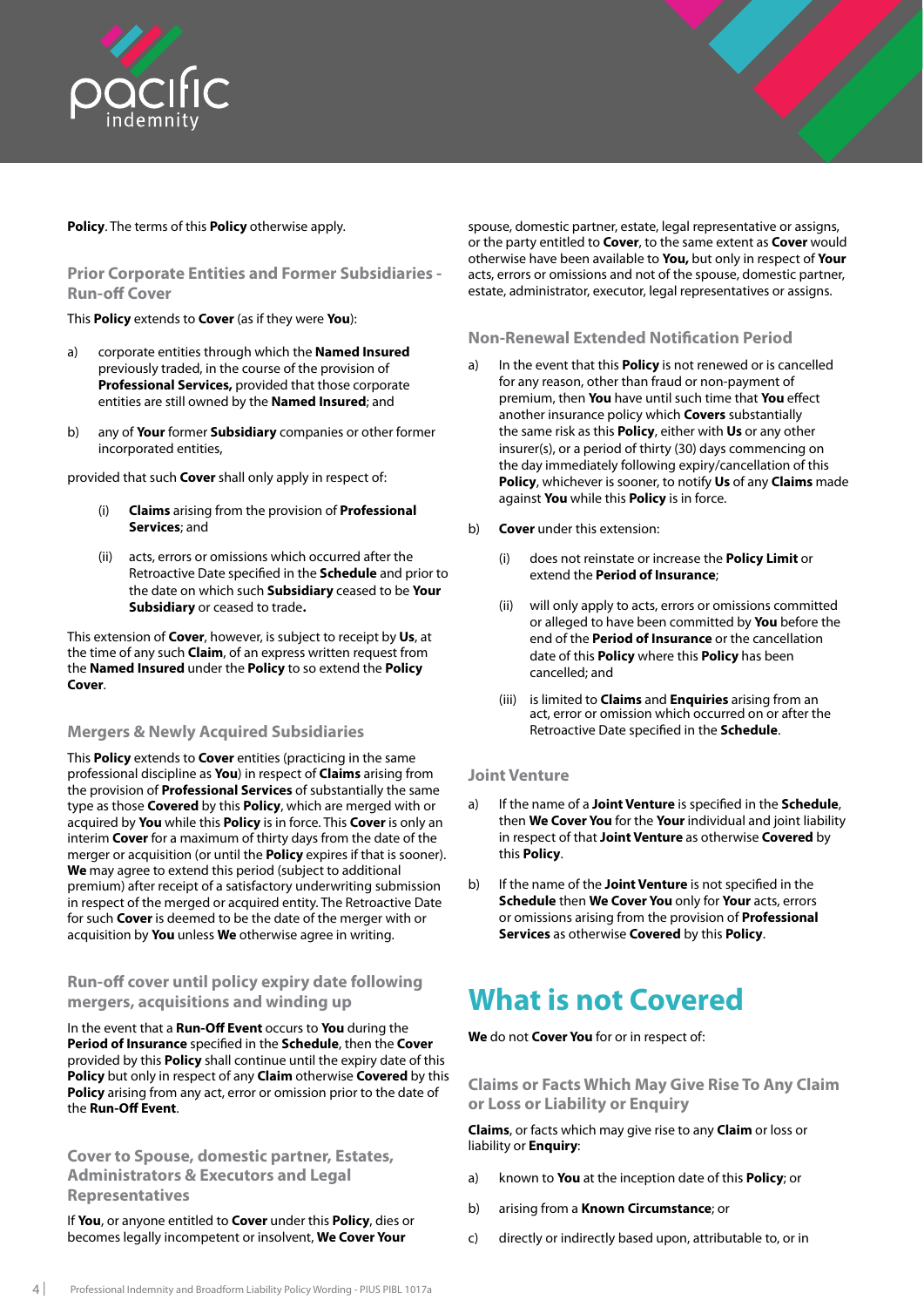<span id="page-8-0"></span>

consequence of any **Known Circumstance** or known **Claims,** losses, liabilities or **Enquiries**; or

- d) disclosed in the **Proposal** or arising from or associated with facts or circumstances disclosed in the **Proposal**; or
- e) if the **Policy** is endorsed or amended mid term, for any **Claim** or **Covered Claim** or any associated costs that arose from a **Known Circumstance** (as at the effective date of the amendment or endorsement) to the extent that the **Claim**  or **Covered Claim** or any associated costs would not have been **Covered** by the **Policy** before such amendment or endorsement.

## **Foreign Courts**

### **Claims:**

- a) first brought in or determined pursuant to the laws of, the United States of America or the Dominion of Canada, or their territories or protectorates; or
- b) arising out of the enforcement of judgments, orders or awards obtained in or determined pursuant to the laws of the United States of America or the Dominion of Canada, or their territories or protectorates; or
- c) where the proper law of the United States of America or the Dominion of Canada, or their territories or protectorates is applied to any of the issues in any **Claim** or **Covered Claim**, **Covered** by this **Policy**.

## **Assumed duty or obligation**

### **Claims:**

- a) which allege a liability under a contractual warranty, guarantee or undertaking (unless the liability would have existed regardless of the contractual warranty, guarantee or undertaking); or
- b) which arise from circumstances where a right of contribution or indemnity has been given up by **You**; or
- c) which arise from circumstances where someone has done work or provided services under an arrangement or agreement with **You** which limits any potential right for **You**  to receive contribution or indemnity from that person; or
- d) which arise from any **Civil Liability** which **You** agree to accept in connection with the provision of the **Professional Services** which is more onerous than that which **You** would otherwise have at common or statute law; or
- e) which arise from any business not conducted for or on behalf of the **Named Insured**.

## **Related parties**

**Claims** against any of **You** brought by or on behalf of:

- a) any other of **You**; or
- b) any company in respect of which **You** or any person or party

specified in a) above holds (beneficially or otherwise) more than 10% of the voting shares or rights and/or an executive role; or

- c) any trust in respect of which **You** or any person or party specified in a) above is a trustee and/or beneficiary and/or has a direct or indirect financial interest; or
- d) any other person, firm or incorporated body having control of over 10% or more of the voting shares or rights or an executive role in the operation of the **Named Insured**.

## **Refund of Professional Fees and Trading Debts**

### **Claims:**

- a) for (or calculated by reference to) the refund of professional fees or charges (by way of damages, offset or otherwise); or
- b) for the costs and expenses incurred by **You** or on **Your** behalf in complying with any contractual obligations or making good any faulty product; or
- c) directly or indirectly arising from the provision of cost guarantees, estimates of probable costs, estimates of probable financial savings or contract price or cost estimates being exceeded; or
- d) related to a liability to pay trading debts, or the repayment of any loan.

### **Profit**

Any forgone or un-realised profit. In particular, there is no **Cover**  under this **Policy** for any component of profit which would have been derived or derivable by **You** from the sale or supply of any goods, services or rights by **You** or on **Your** behalf.

### **Insolvency**

Liability or loss directly or indirectly arising out of or in any way connected with **Your** insolvency, bankruptcy or liquidation.

## **Goods & Workmanship**

**Claims** directly or indirectly arising from**:**

- a) the manufacture, maintenance, installation, assembly, processing, sale, supply or distribution of goods or products by **You** or on **Your** behalf; or
- b) workmanship in manufacture, fabrication, construction, erection, installation, assembly, alteration, maintenance, servicing, remediation, repair, demolition or disassembly (including any materials, parts or equipment furnished in connection therewith) by **You** or on **Your** behalf; or from supervision of such workmanship by any of **You**.

## **Employers Liability, Directors' & Officers' Liability, Occupier's Liability, Motor, Marine, etc**

#### **Claims:**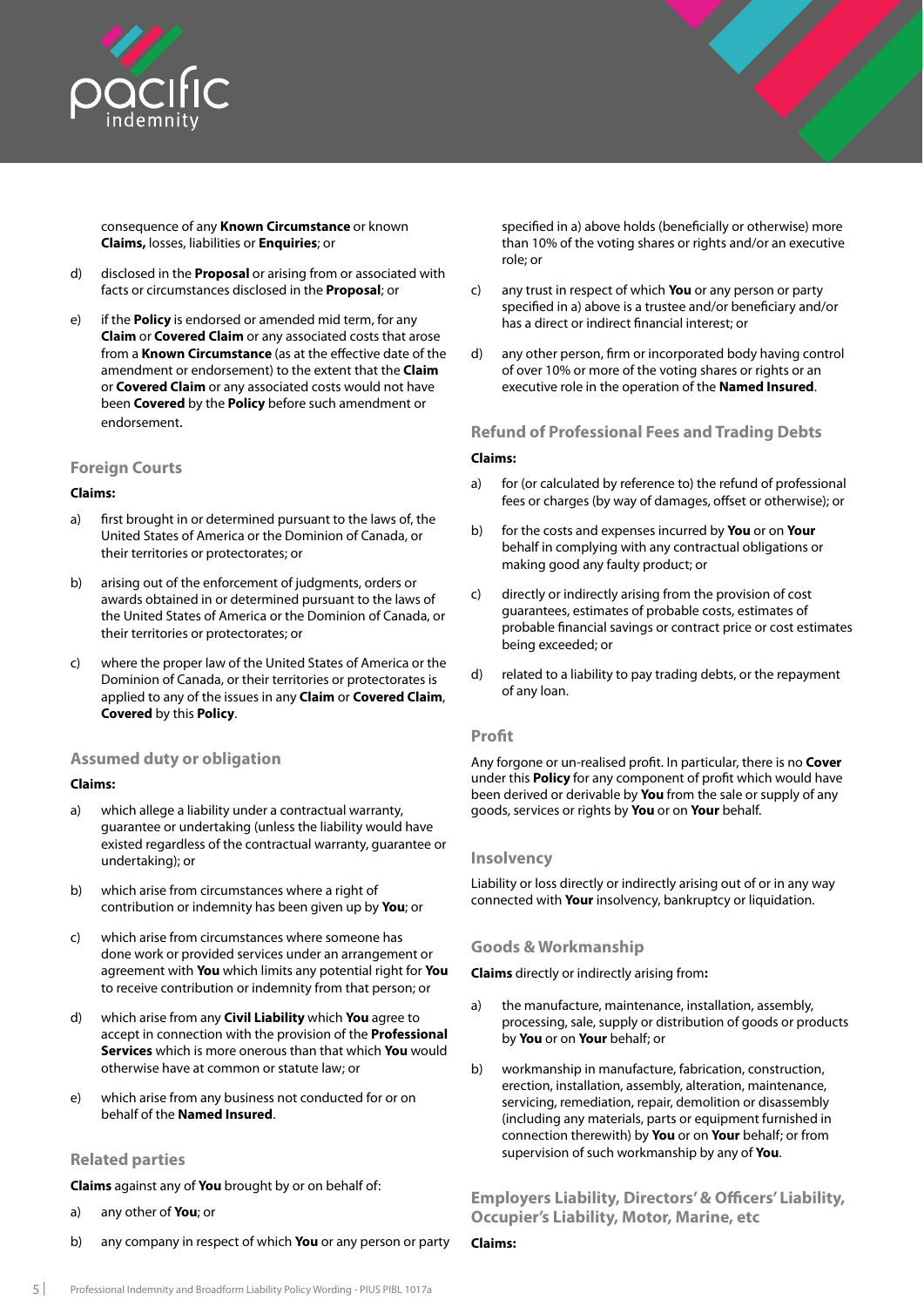<span id="page-9-0"></span>

- a) directly or indirectly based upon, attributable to or in consequence of **Your** liability as an employer; or
- b) for bodily injury (including mental anguish or emotional distress), sickness, disease or death of any employee, apprentice, contractor, volunteer or any worker who is under **Your** direction, control and/or supervision or for whose workplace safety **You** are responsible; or
- c) arising out of or in respect of actual or alleged unlawful discrimination (or other unlawful act, error or omission) by any of **You** against any employee or employment applicant; or
- d) arising out of or in respect of actual or alleged acts errors or omissions of any of **You** who is a director or officer of any incorporated body and while acting in that capacity; or
- e) arising from occupation (or alleged occupation) of land or buildings by any of **You**; or
- f) arising from or in respect of **Your** liability as an owner or operator of any aircraft, marine craft or motor vehicles of any kind.

## **Punitive & Exemplary & Liquidated Damages**

For punitive, aggravated or exemplary or liquidated damages or for fines or penalties. Further, this **Policy** does not provide **Cover** for any investigation or defence costs associated with such **Claims** or **Covered Claims**.

## **Intentional or Dishonest Damage or Loss**

Intentional or dishonest damage or loss:

- a) arising from **Your** acts, errors, omissions or conduct, or acts, errors, omissions or conduct by a party otherwise entitled to **Cover** under this **Policy,** with the intention (or with reckless disregard for the consequences) of either:
	- (i) causing loss, damage or injury (including mental or emotional damage); or
	- (ii) depriving a third party (or another of **You**) of a tangible or intangible asset or thing to which they are entitled;
- b) arising from any wilful breach of any statute, contract or duty by **You**.
- c) arising from **Your** fraudulent or dishonest or criminal or malicious acts or omissions or conduct.

This exclusion does not restrict **Cover** otherwise provided under the **Policy** for vicarious liability for the dishonest, fraudulent, criminal or malicious acts or omissions of persons for whom **You** are responsible.

## **De-Registration**

**Claims** arising from acts, errors or omissions by or on **Your** behalf which occurred at a time when a statutory registration or licence (which was required by law in order for **You** to be entitled to

practice or provide the **Professional Services**) was not held, was cancelled or suspended or was otherwise not current or valid for the **Professional Services** provided.

### **Asbestos**

**Claims** which would not have arisen but for the existence of asbestos.

## **Radioactivity & Nuclear Hazards**

#### **Claims** arising from:

- a) ionising radiations or contamination by radioactivity from any nuclear material; or
- b) the hazardous properties of any nuclear explosive, assembly or component.

## **War & Uprisings**

**Claims** arising directly from:

- a) war, invasion, acts of foreign enemies, civil or military uprisings, hostilities (even if war is not declared), or government power being taken unlawfully; or
- b) property being taken, damaged or destroyed by a government or public or local authority.

### **Terrorism**

**Claims** directly or indirectly caused by, contributed to by, resulting from or arising out of or in connection with:

- a) any act of **Terrorism** regardless of any other cause or event contributing concurrently or in any other sequence to the loss, damage, illness, injury, death, cost or expense; or
- b) any action in controlling, preventing, suppressing, retaliating against, or responding to any act of **Terrorism**.

### **Sanctions**

**Claims** in respect of which and to the extent to which the trade or economic santions or other laws or regulations prohibit **Us** from providing **Cover**.

## **Pollution**

**Claims** arising directly or indirectly from the discharge, dispersal, release or escape of **Pollutants** into or upon land, the atmosphere, or any water course or body of water.

## **Limits & GST**

**Cover** under this **Policy** shall not exceed the **Policy Limit** for any one **Claim** or series of **Claims** (including **Covered Claims**) arising from the same or interrelated acts, errors or omissions. For the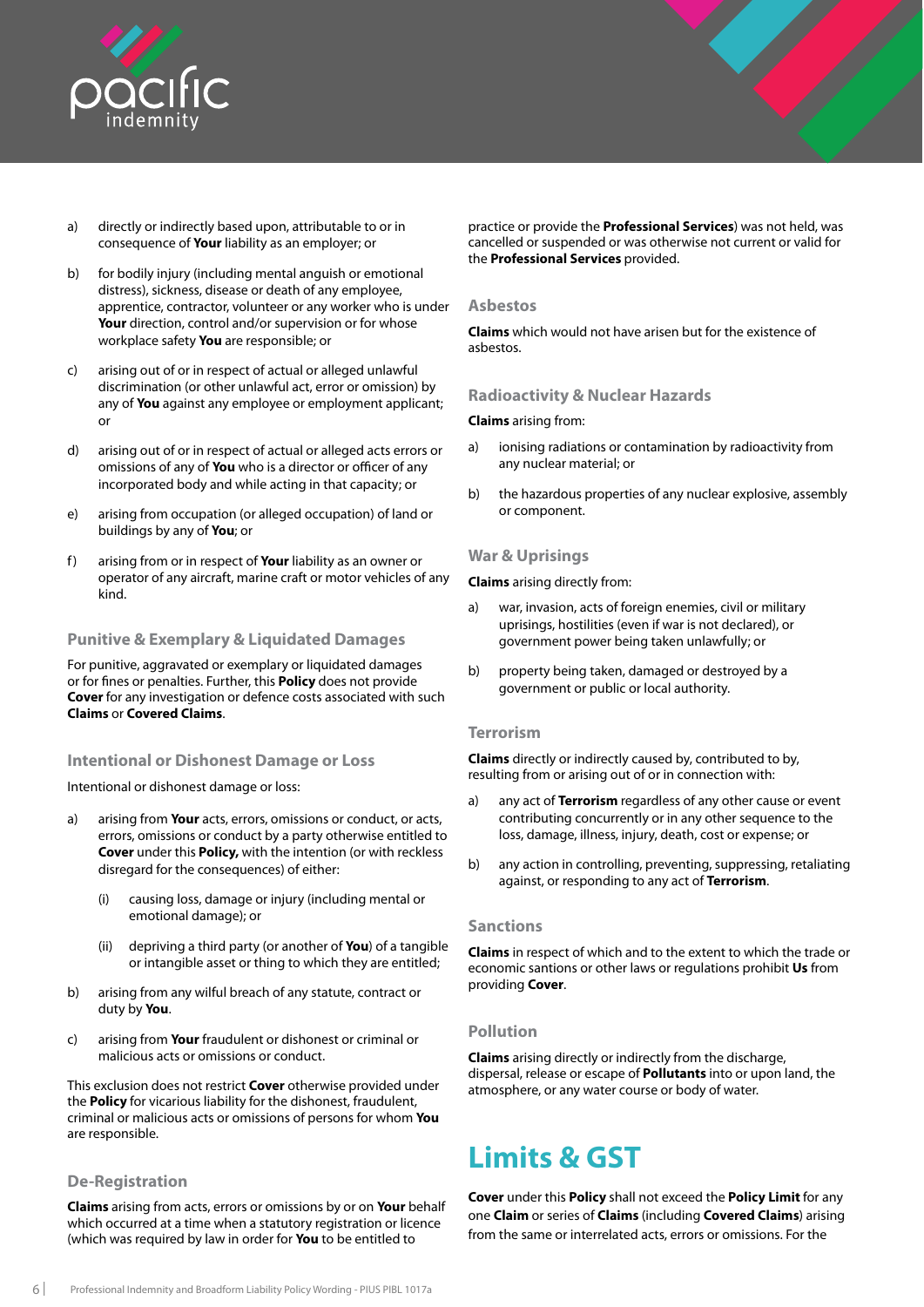<span id="page-10-0"></span>

purposes of this **Policy**, all such **Claims** shall be deemed to have been made against **You** in the earliest **Period of Insurance** in which such a **Claim** is first made against **You** (or during which **You** first become aware of facts that might give rise to a **Claim**).

Where the same **Claim** is made against more than one of **You** then the limit is not increased by reason of the number of persons against whom the **Claim** is made.

## **Aggregate Policy Limit**

Subject to the above and the following qualifications, **We** will provide **Cover** to a maximum of twice the **Policy Limit** for all **Claims Covered** by this **Policy**.

## **Aggregate Limit qualifications**

To the extent permitted by law, if there is other insurance cover available to **You**, then subject to Section 45 of the Insurance Contracts Act, **Cover** in excess of one **Policy Limit** (up to a maximum of twice the **Policy Limit**) is only available for so much of the liability (otherwise **Covered** by this **Policy**) which is not **Covered** by such insurance.

## **Limit of Cover for Claim Investigation Costs**

Where **Cover** is provided under this **Policy** for any **Claim,** then **Claim Investigation Costs** are payable in respect of that **Claim**  in addition to the **Policy Limit** but only up to an amount equal to the **Policy Limit**. In this case, the aggregate amount **We** pay in total for **Claim Investigation Costs** for or in respect of all **Claims Covered** by this **Policy** does not exceed an amount equal to twice the **Policy Limit**.

## **Sub Limits**

If this **Policy** or the **Schedule** indicates any **Sub Limits** for specific types of **Cover** under this **Policy**, then the applicable **Sub Limits**  and not the **Policy Limit** apply only to these **Claims**. These **Sub Limits** are included within and not in addition to the **Policy Limit**.

## **GST Input Tax Credits**

- a) Where and to the extent that **We** are entitled to claim an Input Tax Credit for a payment made under the **Policy**, then any monetary limit in the **Policy** on **Our** obligation to make such a payment, shall be net of **Our** entitlement to the Input Tax Credit.
- b) Where and to the extent that **You** are entitled to claim an Input Tax Credit for a payment required to be made by **You**  as an **Excess**, then the amount of the **Excess** shall be net of **Your** entitlement to the Input Tax Credit.
- c) Where payment is made under this **Policy** for the acquisition of goods, services or other supply, **We** will reduce the amount of the payment by the amount of any Input Tax Credit that **You** are, or will be, entitled to under A New Tax System (Goods and Services Tax) Act 1999 in relation to that acquisition, whether or not that acquisition is made.

d) Where payment is made under this **Policy** as compensation instead of payment for the acquisition of goods, services or other supply, **We** will reduce the amount of the payment by the amount of any Input Tax Credit that **You** would have been entitled to under A New Tax System (Goods and Services Tax) Act 1999 had the payment been applied to acquire such goods, services or other supply.

## **Claim Conditions - Part A**

**Investigation, defence and settlement of Claims**

#### **We must be told about Claims**

**You** must tell **Us** in writing about any **Claims** or losses as soon as possible and while this **Policy** is in force. If this is not done, the **Your** right to **Cover** under this **Policy** may be affected.

#### **Claims co-operation**

Each of **You** must:

- a) diligently do, and allow to be done, everything reasonably practicable to avoid or lessen **Your** liability in relation to a **Claim** (or **Covered Claim**) or loss otherwise **Covered** by this **Policy**; and
- b) promptly give to **Us** all the help and information that **We**  may reasonably require to:
	- (i) investigate, mitigate and defend a **Claim** or loss; and
	- (ii) determine **Our** liability under this **Policy**.

#### **We can protect Our position**

When **We** receive a notification of a **Claim**, or **Covered Claim**, then **We** can take whatever action **We** consider appropriate to protect **Our** position.

This does not, however:

- a) indicate that any of **You** is entitled to be **Covered** under this **Policy**; or
- b) prejudice **Our** rights under the **Policy** or at law.

**We can manage the Claim (or Covered Claim) on Your behalf**

#### **We** can:

- a) take over and defend or settle any **Claim** (or **Covered Claim**) in **Your** name; and
- b) claim in **Your** name, any right that **You** may have for contribution or indemnity.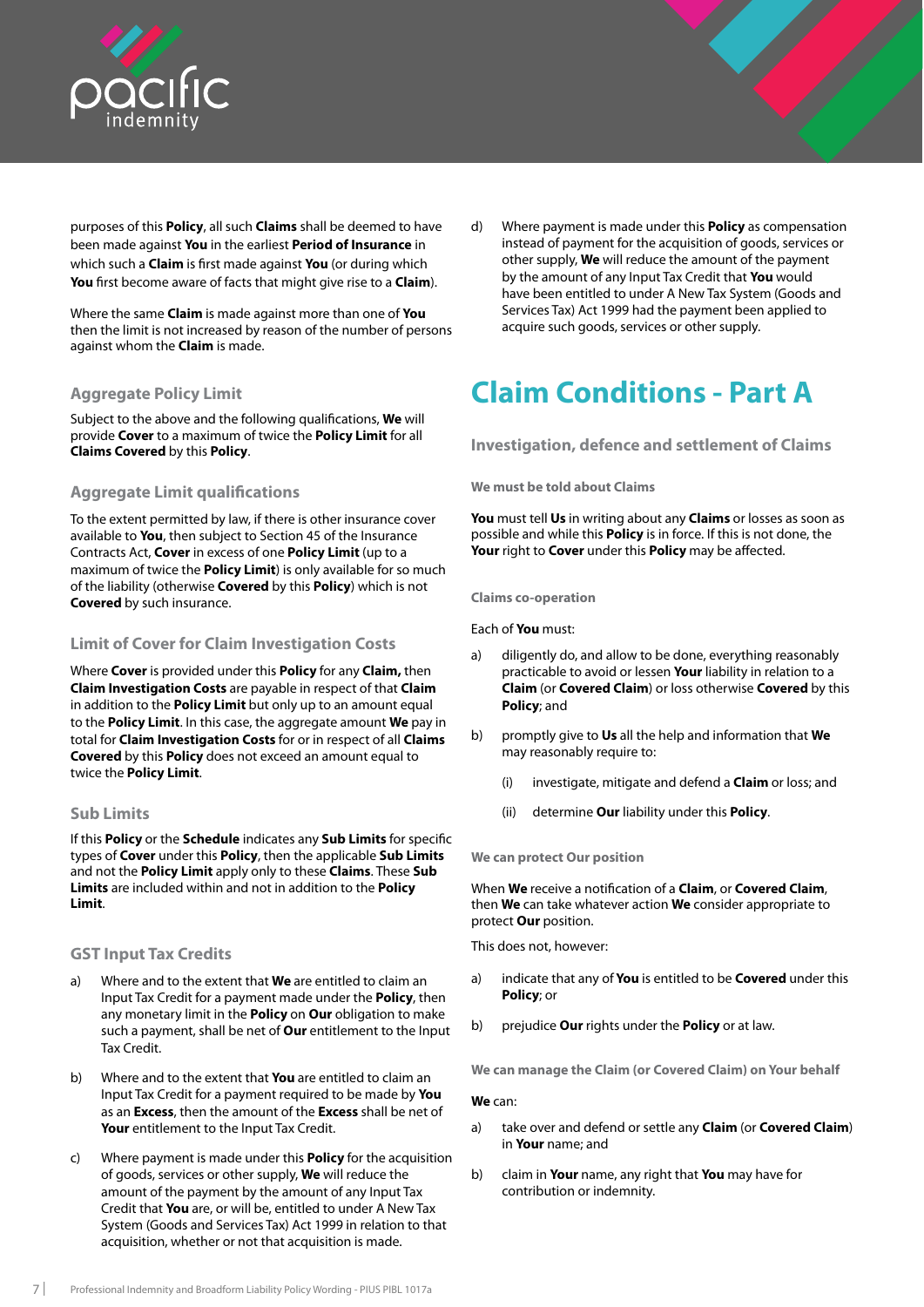

**You must not admit liability for or settle any Claim (or Covered Claim)**

#### **You** must not:

- a) admit liability for, or settle any **Claim** (or **Covered Claim**); or
- b) incur any **Claim Investigation Costs** without first obtaining **Our** written consent. If **Our** prior written consent is not obtained, **Your** right to **Cover** under this **Policy** may be affected.

#### **Your right to contest**

If **You** elect not to consent to a settlement that **We** recommend and **You** want to contest or continue the dispute or legal proceedings, then **We** will only **Cover You** (subject to the **Policy Limit**) for:

- a) the amount **We** could have settled the matter for; less
- b) the relevant **Excess** specified in the **Schedule**; plus
- c) the **Claim Investigation Costs** calculated to the date **You**  elected not to consent to the settlement.

#### **Senior Counsel**

Unless a Senior Counsel, that **We** and **You** both agree to instruct, advises that the **Claim** or **Covered Claim** should be contested, then to the extent permitted by law (subject to Section 43 of the Insurance Contracts Act) neither **We** nor **You** can require the other to contest any legal proceedings about a **Claim** if the other does not agree to do so.

In formulating his or her advice, Senior Counsel must be instructed to consider the economics of the matter, having regard to but not limited to:

- a) the damages and costs likely to be recovered; and
- b) the likely costs of defence; and
- c) **Your** prospects of successfully defending the **Claim** or **Covered Claim**.

#### The cost of Senior Counsel's opinion will form part of the **Claim Investigation Costs**.

If Senior Counsel advises that the matter should be or is appropriate to be settled and if the terms of settlement which **We** recommend are within limits which are reasonable (in Senior Counsel's opinion and in the light of the matters he/she is required to consider), then **You**:

- a) cannot (subject to the provisions herein under the heading "Your right to contest") object to the settlement; and
- b) must immediately pay the relevant **Excess** specified in the **Schedule**.

**Payments to settle potential Claims**

Any money **We** pay to settle anything which might give rise to a

- a) a payment to settle a **Claim (**or **Covered Claim)**; and
- b) a payment for the purpose of calculating the total of all **Claims (**or **Covered Claims)** under this **Policy**.

#### **Recovering money from Employees**

**We** will not recover any amount paid out in respect of a **Claim**  or loss under this **Policy** from any of **Your Employees** or former **Employees** unless the **Claim (**or **Covered Claim)** arose from dishonest, fraudulent, criminal or malicious acts or omissions of such **Employee** or former **Employee**.

**Offsetting of costs & expenses You owe Us against what We owe You**

If **We** incur costs or expenses above **Our** liability under the **Policy**  for **Claim Investigation Costs**, then **You** must pay whatever amount is above that liability immediately **We** ask for it.

**We** can offset that payment due from **You** against (and deduct that amount from) any amount **We** must pay to or on behalf of **You** under this **Policy**.

**The Excess**

- a) **We** only provide **Cover** (up to the **Policy Limit**) for that part of the **Covered Claim** above the **Excess** specified in the **Schedule**.
- b) There is no **Excess** for **Claim Investigation Costs** when **We Cover You** for this **Covered Claim**.
- c) Only one **Excess** is payable for any one **Claim** or series of **Claims** (including **Covered Claims**) arising from the same or interrelated acts, errors or omissions.

**Advancement of Claim Investigation Costs**

If **We** elect not to take over and conduct the defence or settlement of any **Claim**, then **We** will pay all reasonable and necessary **Claim Investigation Costs** provided that:

- a) **We** have not already denied indemnity under the **Policy**; and
- b) **Our** written consent is obtained prior to **You** incurring such **Claim Investigation Costs** (such consent not to be unreasonably withheld).

**We** reserve the right to recover any **Claim Investigation Costs**  paid under this provision from **You**, in the event and to the extent that:

- a) **You** make an admission in writing of any fraudulent, dishonest, malicious or intentional conduct; or
- b) it is subsequently established, directly or indirectly, by admission, judgment or other final adjudication, that **You**  were not entitled to **Cover** under this **Policy**.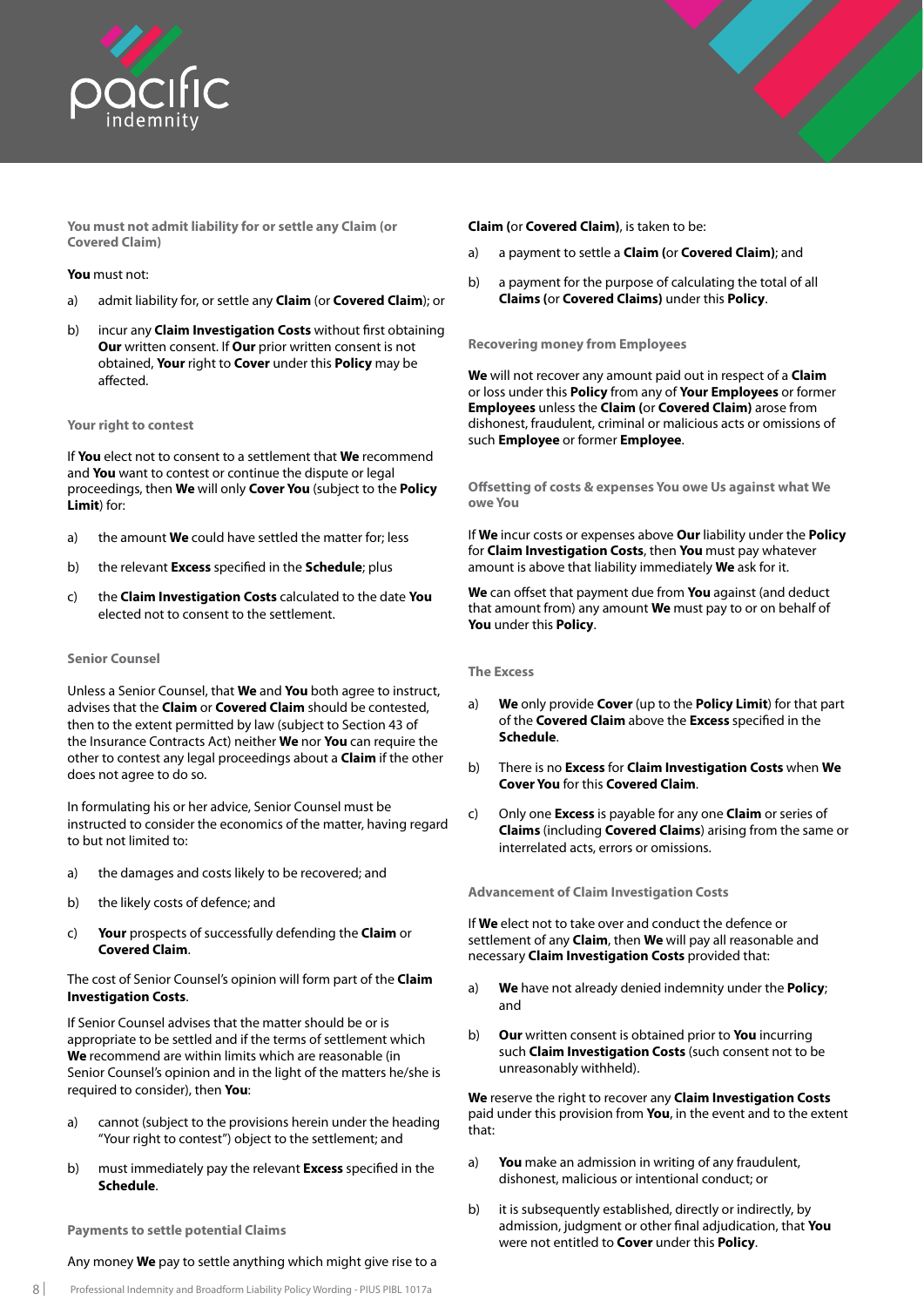<span id="page-12-0"></span>

#### **Allocation**

- a) If a **Claim** includes both matters which are **Covered** and matters which are not **Covered** by this **Policy,** then both **You** and **We** will allocate (based upon **Your** relative legal and financial exposures to matters **Covered** and matters not **Covered** by this **Policy**) any amounts which have been incurred by **You** or on **Your** behalf.
- b) If both **You** and **We** cannot agree on an allocation of such amounts incurred by **You** or on **Your** behalf then:
	- (i) **We** will advance such portion of the **Claim investigation Costs** which **We** deem to be **Covered** under this **Policy**, unless and until a different and final allocation is mutually agreed upon between **You and Us** or is judicially determined.
	- (ii) **We** may, in **Our** sole discretion, pay amounts (other than amounts for **Claim Investigation Costs**) which **We** deem to be **Covered** under this **Policy**, unless and until a different and final allocation is mutually agreed upon between **You** and **Us** or judicially determined.
	- (iii) any allocation of damages, **Claim Investigation Costs** or other amounts which are mutually agreed upon between **You** and **Us** or judicially determined in accordance with this provision will be applied retroactively to such amounts notwithstanding any prior payment or advancement, as the case may be, to the contrary.
	- (iv) any allocation or advancement of **Claim Investigation Costs** will not apply to or create any presumption with respect to the allocation of amounts in respect of a **Claim,** other than in respect of **Claim Investigation Costs**.

**Disclosure of information to Us in respect of the Cover and the Claim (or Covered Claim)**

The solicitors instructed by **Us** for any **Claim** (or **Covered Claim**) can disclose to **Us** any information that they may receive in that capacity, wherever and from whomsoever they obtain it and notwithstanding that they may also be representing **You** in respect of the notified circumstance or **Covered Claim**. By claiming under this **Policy**, **You** (and any person entitled to indemnity under this **Policy**) authorise such solicitors to disclose this information to **Us**.

## **Additional Special Provisions for Misappropriation of Money, Dishonesty and Fraud**

When the **Claim** under this **Policy** involves the theft or misappropriation of **Money** (excluding the theft or misappropriation from a trust account operated by the **Named Insured**):

- a) the **Cover** is subject to a **Sub Limit** of \$500,000 in the aggregate for all such **Claims**; and
- b) the **Cover** is subject to the **Policy** terms and conditions for **Claim Investigation Costs**, **We** also pay in addition to the **Sub Limit** specified in a) above, **Claim Investigation Costs**  (but only up to an amount equal to the **Sub Limit**); and
- c) for any **Claim**, or **Claims** (including **Covered Claims**) arising from one act, error or omission, the aggregate **Cover** under this **Policy** for **Claims** involving or arising from the theft or misappropriation of **Money** shall not exceed the **Sub Limit**  specified in a) above; and
- d) the **Named Insured** must pay only one **Excess** inclusive of **Claim Investigation Costs** for all **Covered Claims** involving or arising from the theft or misappropriation of **Money** arising from the one act, error or omission.

When the **Claim** under this **Policy** involves theft or misappropriation of **Money** from a trust account operated by the **Named Insured**, then **We** only provide **Cover**, if:

- a) the trust account was audited at least annually by a qualified independent accountant; and
- b) all cheques prepared on that trust account are required to be signed by a **Principal** or two authorised people;
- c) all electronic fund transfers are required to be authorised by a **Principal** and accounts which are accessible on line are reviewed at least weekly.

**You** must take and continue to take all reasonable precautions to prevent any **Claim** arising from fraud or dishonesty and continue to perform all the supervision, controls, checks and audits reasonably practicable to avoid or lessen a **Claim** arising from fraud or dishonesty.

**We** deduct from any money **We** pay for a **Claim** or loss arising from fraud or dishonesty.

- a) the amount of any money which **You** would have paid to the fraudulent, dishonest, criminal or malicious person the subject of **Cover** under this **Policy**, if they had not been fraudulent, dishonest, criminal or malicious; and
- b) the amount of any money of, or to which the person referred to in paragraph a) above is entitled, which **You** hold (if **We**  can do so by law).

Notwithstanding express **Cover** extensions for vicarious liability arising from fraud or dishonesty of **Employees**, there is no **Cover**  under this **Policy** to any person or entity the subject of **Cover** under this **Policy**, for any **Claim** or loss directly or indirectly based upon, or attributable to, or in consequence of any dishonest, fraudulent, criminal or malicious acts or omissions or conduct of which:

- a) any such person or entity had knowledge, or had reason to suspect, at or prior to the time of such acts or omissions; and
- b) failed to take any reasonable action to prevent.

There is no **Cover** under this **Policy** to any person who was a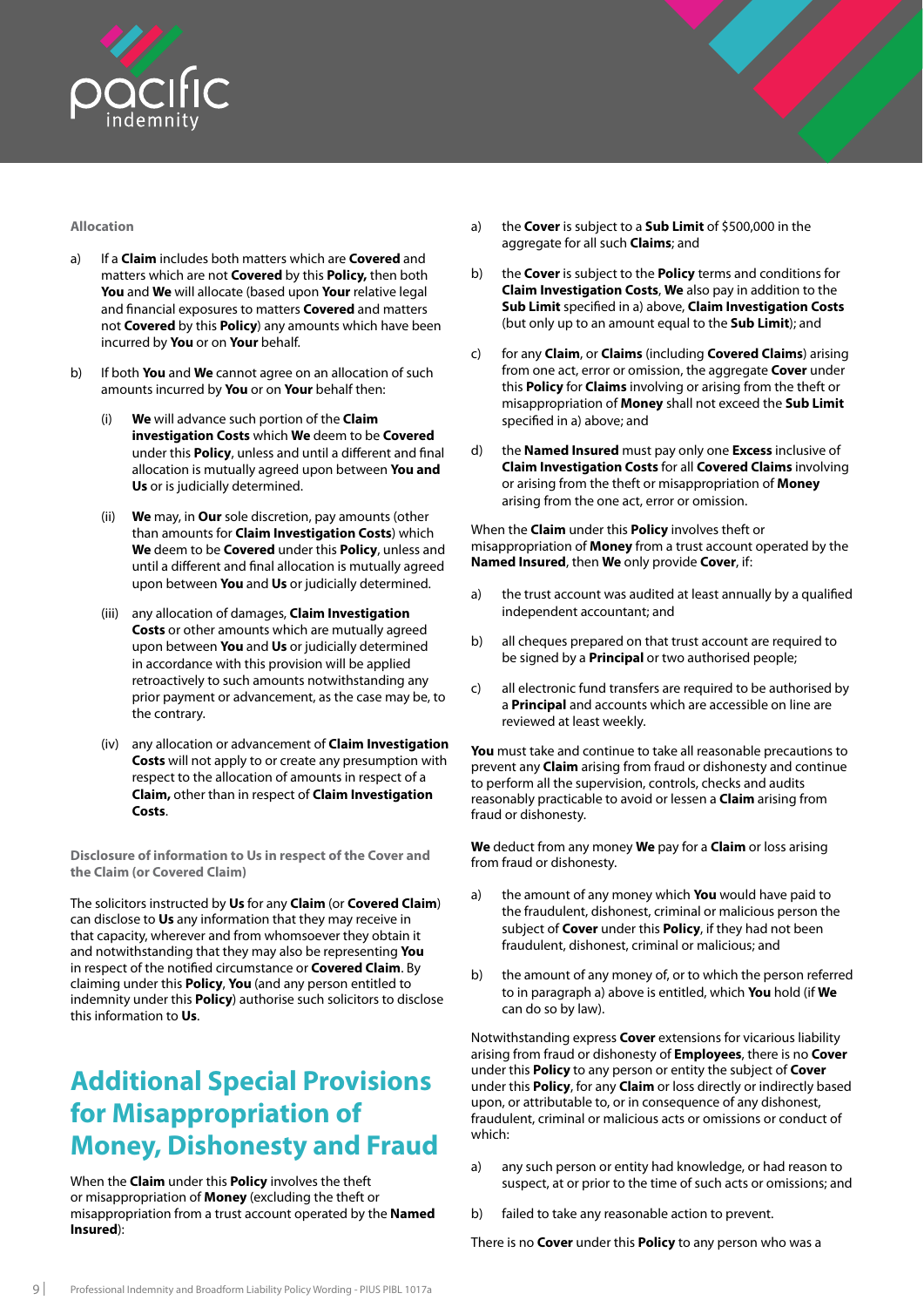<span id="page-13-0"></span>

participant in any fraudulent or dishonest or criminal or malicious acts or omissions or conduct for any **Claim** arising from such acts or omissions or conduct.

For the purpose of this **Policy**, **Money** means local or foreign currency, coins, bank notes, cheques, travellers cheques, registered cheques, postal orders, money orders, negotiable instruments, bearer bonds or coupons, stamps and bullion.

## **General Provisions - Part A**

## **Premium Payment**

The **Cover We** provide in this **Policy** is subject to full payment of the Gross Premium as stated in the **Schedule**. If full payment of the Gross Premium is not made, there is no **Cover**.

## **Cover Beneficiaries**

In so far as **Cover** is extended under this **Policy** to individuals and entities who are not a contracting party under this **Policy**, such **Cover** is subject to those individuals and/or entities (as the case may be) agreeing in writing within a reasonable time of notification to **Us** of the **Claim** or **Covered Claim**:

- a) to be bound by the terms, conditions, exclusions and limits of this **Policy**;
- b) to be bound by obligations of utmost good faith as if they were a contracting party; and
- c) to be liable individually, and together with **You**, for paying the **Excess** (or any other payment due to **Us** under this **Policy**) in respect of any **Cover** provided to them under this **Policy**.

### **Loss Prevention**

**You** shall, as a condition to **Cover** under this **Policy**, take all reasonable steps to prevent any act, error, omission or circumstance which may cause or contribute to any **Claim** or loss which may be **Covered** under this **Policy**.

### **Other Insurance Which May Cover The Risk**

**You** must immediately advise **Us** in writing of any insurance already affected or which may subsequently be affected covering, in total or in part and whether absolutely or contingently, the liability, **Claim**, loss or **Claim Investigation Costs**, or any part of them, **Covered** by this **Policy**.

### **Material Change in the Risk**

**You** must immediately advise **Us** in writing of any material change in the risk **Covered** by this **Policy**.

**The Proposal – Severability and Non-imputation**

The **Proposal We** were given by or on **Your** behalf before this

**Policy** commenced, is taken to be a separate **Proposal** for each natural person or entity **Covered** under this **Policy**.

If there is any incorrect fact or misstatement in the **Proposal**  that relates to one of **You** who is a natural person then, for the purposes of this **Policy, We** do not attribute it to any other of **You** who was not aware of the incorrect fact or misstatement.

#### **Authority to accept notices & to give instructions**

The person or entity first listed as the **Named Insured** in the **Schedule** is appointed as agent of:

- a) each of **You**; and
- b) any person or entity who is entitled to a benefit under this **Policy** (when they request **Cover** or suffer a loss under this **Policy**),

in all matters relating to this **Policy**, and to **Claims** or **Covered Claims** which are (or are to be) **Covered** by the **Policy**.

In particular (but without limitation) the person or entity first listed in the **Schedule**, as the **Named Insured**, is the agent for the following purposes:

- (i) to give and receive notice of **Policy** cancellation, to pay premiums and to receive any return premiums that may become due under this **Policy**; and
- (ii) to accept endorsements or other notices provided for in this **Policy**; and
- (iii) to give instructions to solicitors or counsel that **We**  appoint or agree to, and to receive advice from them and to act on that advice; and
- (iv) to consent to any settlement that **We** recommend; and
- (v) to do anything that **We** or **Our** legal advisers think might help with the procedures set out in this **Policy**  for settling and defending **Claims** or **Covered Claims**; and
- (vi) to give **Us** information relevant to this **Policy**, which **We** can rely on when **We** decide whether to accept the risk, and set the **Policy** terms or the premium.

## **De-registration**

**You** must tell **Us** immediately in writing if **Your** statutory registration or licence, (which you are legally required to hold to provide **Professional Services)** is cancelled, suspended or terminated or has had conditions imposed during the **Period of Insurance** specified in the **Schedule**.

## **Payment in Australian dollars in Australia**

All premiums and **Claims** must be paid in Australian dollars in Australia.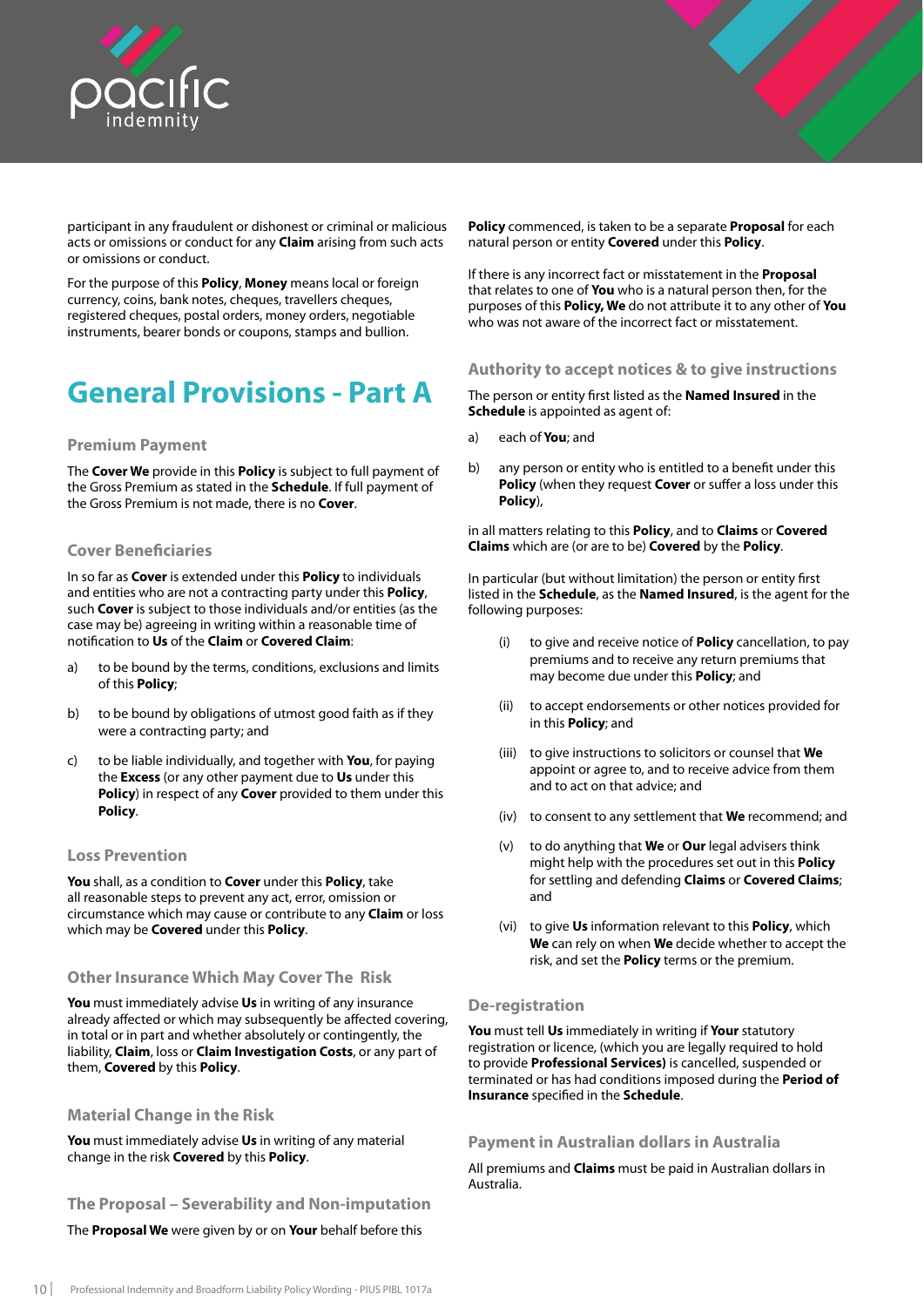<span id="page-14-0"></span>



This **Policy** is governed by the law of the Territory or State where the **Policy** was issued (which is specified in the **Schedule**). The courts of that place have jurisdiction in any dispute about or under this **Policy**.

## **Territorial & Jurisdiction Limits**

**Cover** under this **Policy** is not restricted by where anything giving rise to the **Claim** occurred. However, **Our Cover** is restricted in accordance with the Foreign Courts exclusion in this **Policy**.

## **Schedule must be included**

This **Policy** is only legally enforceable if it includes a **Schedule** issued by **Us**.

## **Cancelling the Policy - Part A**

## **You can cancel the Policy**

**You** are entitled to cancel this **Policy** from the date **We** receive a written request to cancel the **Policy**, provided that any such cancellation is subject to the following terms:

- a) If a **Claim** has been paid under the **Policy** or if **You** have notified a **Claim** (or facts which may give rise to a **Claim**) under the **Policy** then no return premium is payable.
- b) If there has been no **Claim** made or notified under the **Policy** then **We** will be entitled to retain premium for pro-rata 'time on risk' subject to a minimum administration charge of \$250 plus applicable statutory charges.

### **We can cancel the Policy**

- a) **We** may cancel this **Policy** at any time in accordance with the relevant provisions of Section 60 of the Insurance Contracts Act 1984, by giving notice in writing to **You** of the date from which cancellation is to take effect.
- b) **We** may deliver this notice to **You** personally, or post it by certified mail (to **You**r broker or to the address **You** last gave **Us**). Proof that **We** mailed the notice is sufficient proof that **You** received the notice.
- c) Under Section 60 of the Insurance Contracts Act 1984, **We**  may cancel this **Policy** at any time where:
	- (i) it is in force by virtue of Section 58 of the Insurance Contracts Act 1984; or
	- (ii) it is an interim contract of general insurance.

After cancellation pursuant to this Clause, **We** will refund the premium for the time remaining on the **Policy**, less any nonrefundable duties, unless any of **You** have made a fraudulent claim under the **Policy**.

## **How to read Part A of this Insurance Policy**

#### **a) Words with special meanings**

Some of the words in this **Policy** wording have special meanings. These meanings can be found in Definitions. If a word has a special meaning, it appears in this **Policy** in bold type and with a capital letter. These words may appear without bold type in endorsements in the **Schedule**.

#### **b) Policy Interpretation**

Except where the context otherwise requires it:

- (i) the singular includes the plural and the plural includes the singular:
- (ii) if a word or phrase is defined, its grammatical forms have a corresponding meaning;
- (iii) words importing a gender include every other gender.

## **Definitions**

Whenever the following words are used in this **Policy** in bold type and with a capital letter, they have the special meanings set out below. These words may appear without bold type in endorsements in the **Schedule**.

## **Civil Liability**

Liability for the compensatory damages, costs and expenses which a civil court orders **You** to pay on a **Claim** (as opposed to criminal liability or penalties). It includes the legal costs of the person making the **Claim**, for which **You** become liable.

## **Claim (or Claims)**

The receipt by **You** of:

- a) any originating process (in a legal proceeding or arbitration), cross claim or counter claim or third party or similar notice claiming compensation against **You**; or
- b) any written or verbal demand from a third party claiming compensation against **You**.

## **Claim Investigation Costs**

The reasonable and necessary legal costs and expenses (other than regular or overtime wages, salaries or fees of any of **You**) incurred by or on **Your** behalf with **Our** prior approval in the investigation, defence or settlement of any **Claim** or **Covered Claim** which is **Covered** by this **Policy** at the time the legal costs and expenses arise.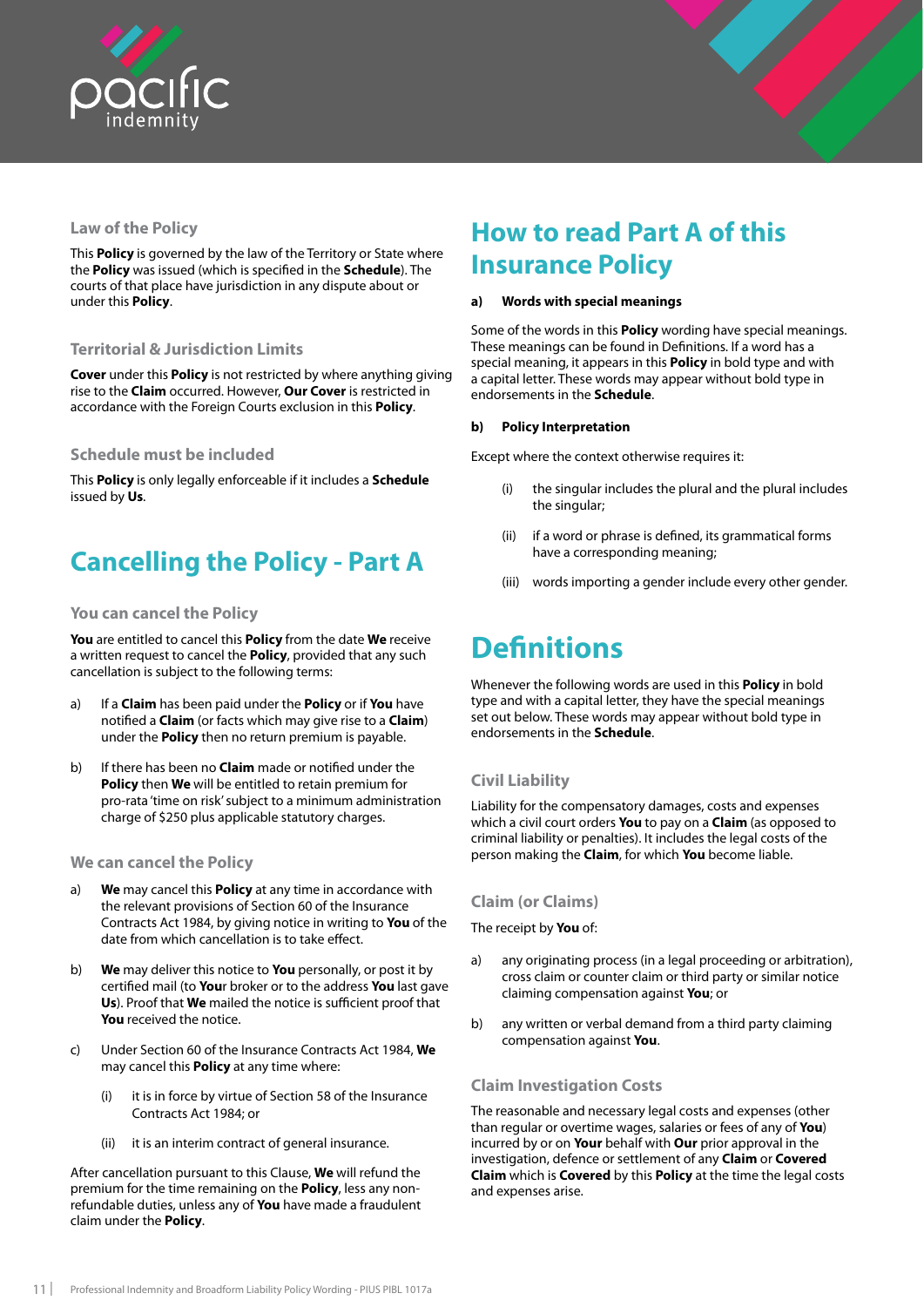<span id="page-15-0"></span>

## **Compensatory Civil Penalties**

Means pecuniary penalties awarded in and under the laws of the jurisdictions of Australia and New Zealand, against:

- a) **You** for any civil offence; or
- b) **You** for a strict liability offence in connection with a breach of occupational health and safety law or regulation ("OH&S"),

but solely resulting from the conduct of the **Professional Services**.

## **Cover (and 'Covered')**

Indemnity under this **Policy**.

## **Covered Claim**

The:

- a) **Claims**, liabilities, losses, costs; or
- b) facts which may give rise to a **Claim,**

which **We** may **Cover** or agree to **Cover** under this **Policy**.

## **Documents**

Documents of any nature including the electronically stored data, software or computer programs for or in respect of any computer system; but not including bearer bonds, coupons, bank notes, currency notes or negotiable instruments.

Loss or damage to **Documents** does not include:

- a) loss or damage (including rearrangement) to such electronically stored data, software or computer programs arising from any computer virus or malware or from any design or programming defect in any computer program or computer operating system;
- b) normal wear and tear or the action of insects or rodents or other gradual process;
- c) documents lost, damaged or mislaid outside of Australia or New Zealand.

## **Employee**

A natural person who is not a **Principal**, but who is or was, at the time the relevant act, error or omission giving rise to the **Claim**, a person who:

- a) is a party to a contract of service with the **Named Insured**  and is or was remunerated by the **Named Insured** for that service; or
- b) is neither a party to a contract of service with the **Named Insured**, nor an independent contractor, but a party to a contract for services with the **Named Insured** for the provision of services to the **Named Insured** for reward; or
- c) a volunteer worker, or
- d) a student,

and in respect of a), b), c) and d) above is (or was) at the time of the act, error or omission which gave rise to the **Claim** under **Your**  direct control and supervision in the provision of **Professional Services**.

## **Enquiry (or Enquiries)**

Any legal or quasi legal enquiry including coronial enquiry (into a matter arising out of the provision of **Professional Services** and such matter is the subject of and is not excluded from **Cover** under this **Policy**) in respect of which **You** are legally required to participate by reason of the fact that the body conducting the enquiry (including a regulatory, licensing or statutory body) has legal jurisdiction over **You** or any of **You** (either by reason of a statutory power or by reason of **Your** membership of a professional association which has the power to discipline its members).

## **Excess**

The part **You** must pay of each **Covered Claim**.

## **Former Principal**

A person who has been, but is no longer:

- a) a **Principal** of **You**; or
- b) the **Principal** of any firm or incorporated body declared in the **Proposal**, which previously conducted the **Professional Services** which is now being conducted by the **Named Insured**.

## **Intellectual Property**

Copyright, design, patent, trade mark or moral right, including false attribution of authorship (under the Copyright Act 1968 Cth).

## **Joint Venture**

An undertaking (regardless of what it is called) which the **Named Insured** carry on together with someone else who is not otherwise **Covered** under this **Policy**.

## **Known Circumstance**

Any fact, situation or circumstance of which:

- a) any of **You** was aware at any time before this **Policy** began or before this **Policy** was amended or endorsed; or
- b) a reasonable person in **Your** professional position would have thought, at any time before this **Policy** began or before this **Policy** was amended or endorsed,

might result in someone making an allegation against any of **You** in respect of a liability or loss that might be **Covered** by this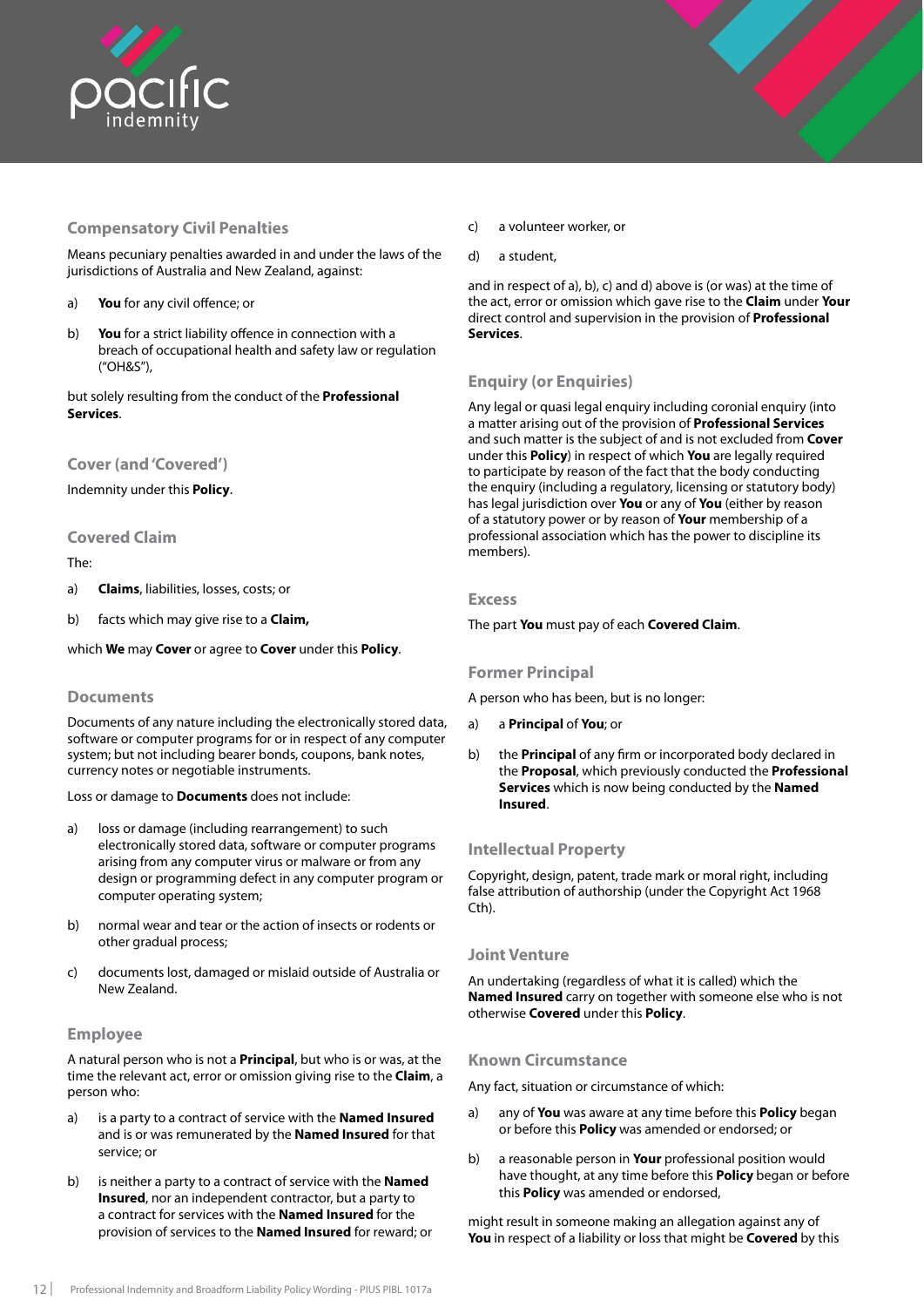<span id="page-16-0"></span>



### **Named Insured**

Any person or entity expressly identified in the **Schedule** as the **Named Insured**.

## **Period of Insurance**

The 'Period of Insurance' specified in the **Schedule** – being the period between the inception date of this **Policy** and the expiry date of this **Policy** at 4.00 PM. The time being determined at the place where the **Policy** was issued.

## **Policy**

The insurance contract made up of:

- a) this document;
- b) the **Schedule**; and
- c) the endorsements, if any, contained or referred to in the **Schedule**.

## **Policy Limit**

The 'Policy Limit' specified in the **Schedule**.

### **Pollutants**

Any solid, liquid, gases or thermal irritant or contaminant, including but not limited to smoke, vapour, soot, fumes, acids, alkalines, chemicals and waste. Waste includes material to be recycled, reconditioned or reclaimed.

### **Principal**

A sole practitioner, a partner of a firm, or a director of a company, which firm or company is **Covered** by this **Policy**.

## **Privacy Remediation Expenses**

Reasonable and necessary expenses for:

- a) advertising or other media services;
- b) broadcast, electronic, printed, telecast or telephonic announcements, communications or notices; or
- c) public relation services,

incurred by solely to comply with a law, ordinance or regulation concerning the notification of others consequent upon the potential or actual unauthorised access to or unauthorised use by another person of an individual's personal information which is not publicly available.

### **Professional Services**

The professional services undertaken by or on **Your** behalf and

which are specified in the **Schedule** as **Covered** by this **Policy**. The performance of **Professional Services** by **You** includes, for the purpose of this **Policy**, acts, errors or omissions of **Your** agents or consultants while undertaking work which is reasonably incidental to the conduct by **You** of the **Professional Services** and for which **You** are liable. Such agents and consultants, however, are not **Covered** by this **Policy**.

## **Proposal**

The written proposal form (the date of which is specified in the **Schedule**) together with any other material which was given to **Us** by or on **Your** behalf, and relied on by **Us** to effect this **Policy**.

## **Publicity Campaign**

A publicity and/or public relations campaign designed and implemented by a public relations consultant.

### **Run-Off Event**

Any **Named Insured** which, during the **Policy Period**, ceases to exist or operate, or which is disposed of or merged with or acquired by another entity.

### **Schedule**

The schedule to this **Policy** wording, which is issued by **Us**.

### **Sub Limit(s)**

The limit of **Cover** for each of the matters referred to in this **Policy** as being subject to a Sub Limit of **Cover**. If this **Policy** indicates any Sub Limits for specific types of **Cover** under this **Policy**, then the applicable Sub Limits and not the **Policy Limit** apply only to these **Claims**. These Sub Limits are included within and not in addition to the **Policy Limit**.

### **Subsidiary**

Any company or other incorporated entity which, at the commencement of the **Period of Insurance,** and by virtue of Australian law was, or is, either directly or indirectly a subsidiary of any incorporated body identified in the **Schedule.**

### **Terrorism**

Any act, or preparation in respect of action, or threat of action designed to influence the government, whether de jure or de facto, of any nation or any political division thereof, or in pursuit of political, religious, ideological, or similar purposes to intimidate the public or a section of the public of any nation by any person or group(s) of persons whether acting alone or on behalf of or in connection with any organisation(s) or government(s) de jure or de facto, and which:

- a) involves violence against one or more persons; or
- b) involves damage to property; or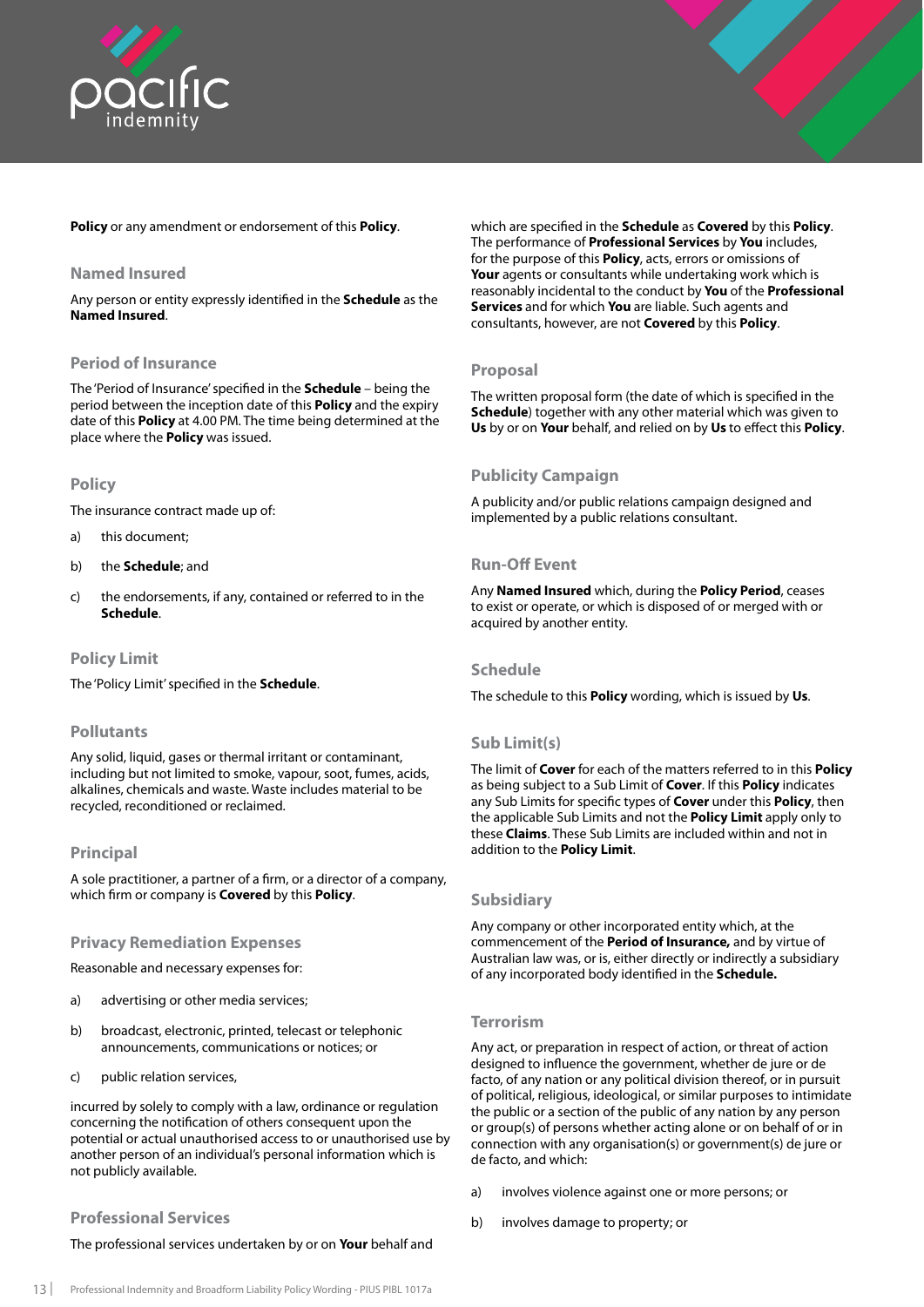<span id="page-17-0"></span>

- c) endangers life other than that of the person committing the action; or
- d) creates a risk to health or safety of the public or a section of the public; or
- e) is designed to interfere with or to disrupt an electronic system.

## **You / Your**

Each of the following, individually and jointly:

- a) each person, firm or incorporated body identified in the **Schedule** as a **Named Insured** and each **Principal** or **Former Principal** of any such firm or incorporated body; and
- b) any entity which is engaged in the provision of **Professional Services** and which is created and controlled, while this **Policy** is in force, by anyone identified in the **Schedule** as a **Named Insured**; and
- c) anyone who becomes a **Principal** of the **Named Insured**  while this **Policy** is in force (but only in respect of work undertaken for or on behalf of the **Named Insured** firm or incorporated body); and
- d) any person, firm or incorporated body who is entitled to **Cover** under the terms of this **Policy** (as a beneficiary), including any **Employee** or former **Employee**.

### **We or Us or Our**

Pacific Indemnity Underwriting Solutions Pty Ltd ACN 606 511 639 - on behalf of Insurance Australia Limited ABN 11 000 016 722.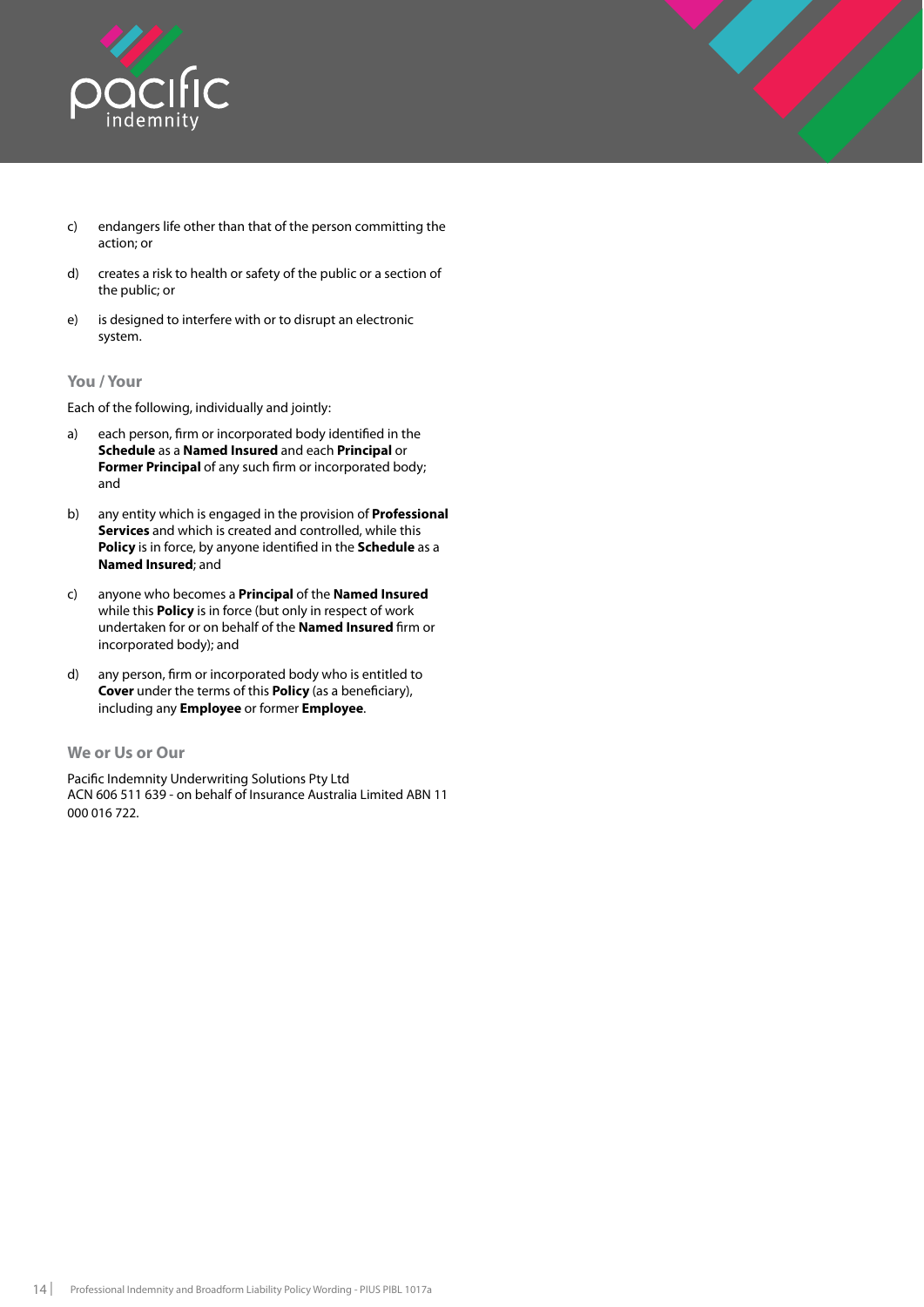<span id="page-18-0"></span>



## **Policy B - Broadform Liability Policy**

## **The Cover We provide**

**We** will pay to or on **Your** behalf all sums provided by the **Policy**  which **You** shall become legally liable to pay as compensation for **Personal Injury**, **Property Damage** or **Advertising Liability**  caused by an **Occurrence** during the **Period of Insurance** within the Geographical Limits as specified in the **Policy** and happening in connection with **Your Business**.

All **Cover** provided under this **Policy** is subject to 'The cover We provide' Clause and all the **Policy** terms, conditions, exclusions and limits contained in or endorsed on this **Policy** and the payment of the Gross Premium stated in the **Schedule**.

## **Supplementary Payments**

**We** will pay in addition to the applicable **Policy Limit**:

- a) all expenses incurred by **Us**, all costs taxed against **You**  in any suit **We** defend, and all interest on the entire amount of any judgement which occurs after the entry of the judgement and before **We** have paid or tendered or deposited in Court that part of the judgement which does not exceed the limit of **Our** liability thereon;
- b) reasonable expenses incurred by **You** at **Our** request in assisting **Us** in the investigation or defence of any claim but excluding loss of earnings; and
- c) expenses incurred by **You** for the first aid to others at the time of an **Occurrence** for **Personal Injury** covered by this **Policy**.

**We** shall have the right and duty to defend any suit against **You**  seeking compensation on account of such **Personal Injury**  or **Property Damage** or **Advertising Liability** even if the allegations of the suit are groundless, false or fraudulent and may make such investigation and settlement of any claim or suit as we deem expedient. **We** shall not be obliged to pay any claim or judgement or to defend any suit after **We** have paid the **Policy Limit**.

## **Limit of Liability**

**Our** liability in respect of any one **Occurrence** shall not exceed the **Policy Limit** stated in the **Schedule** for **Public Liability**, **Products Liability** and **Advertising Liability**. All **Personal Injury**, **Property Damage** and **Advertising Liability** arising out of continuous or repeated exposure to substantially the same general conditions will be construed as arising out of one **Occurrence** and deemed to occur at the time of the first relevant event. **Our** total aggregate limit during any one **Period of Insurance** for all claims arising out of **Products Liability** and **Advertising Liability** shall not exceed the **Policy Limit**. Provided that the **Policy Limit** in respect of **Occurrences** in the United States of America or Canada or their protectorates or territories will be inclusive of Supplementary Payments and will apply in the aggregate to all claims in any one **Period of Insurance**.

## **Geographical Limits**

This **Policy** applies in respect of **Occurrences** anywhere in the world but does not apply to or insure any liability or claims arising from or in respect of:

- a) the **Business** carried on by **You** at or from any premises situated in the United States of America or Canada or their respective territories and protectorates; or
- b) any contract entered into by **You** under the terms of which work is to be performed in the United States of America or Canada; or
- c) any exports by **You**, **Your** agents or servants to the United States of America or Canada.

## **What is Not Covered**

**We** shall not be liable to indemnify **You** in respect of:

## **Employer's Liability**

- a) Liability for **Personal Injury** to any person arising out of, or sustained in the course of, the employment of such person in **Your** service, or through the breach of any duty owed to that person, where **You**:
	- are indemnified or entitled to be indemnified (either in whole or in part) in respect for claims for damages under a policy of insurance (which expression includes arrangements made by **You** to provide accident insurance or similar for **Your** employees under a licence to self insure) arranged (whether required by law or not) in accordance with any workers' compensation legislation or accident compensation legislation; or
	- (ii) would have been indemnified or entitled to be indemnified had **You** arranged a policy of insurance as required by such legislation.
- b) Liability for **Personal Injury** to any person arising out of, or sustained in the course of, the employment of such person in **Your** service in Western Australia, other than a person of whom **You** are deemed to be an employer by reason only of Section 175 of the Workers' Compensation and Rehabilitation Act 1981 (WA);
- c) Liability for mental anguish suffered by any person arising out of, or in the course of, that persons employment by or service to **You**;
- d) Liability for **Personal Injury** arising out of the harassment, libel, slander, defamation or humiliation of, or discrimination against, any person while in **Your** service or while employed by **You**;
- e) Liability of a type in respect of which indemnity previously would have been provided under a policy of insurance arranged in accordance with any workers' compensation legislation or accident compensation legislation, but in respect of which indemnity has been withdrawn or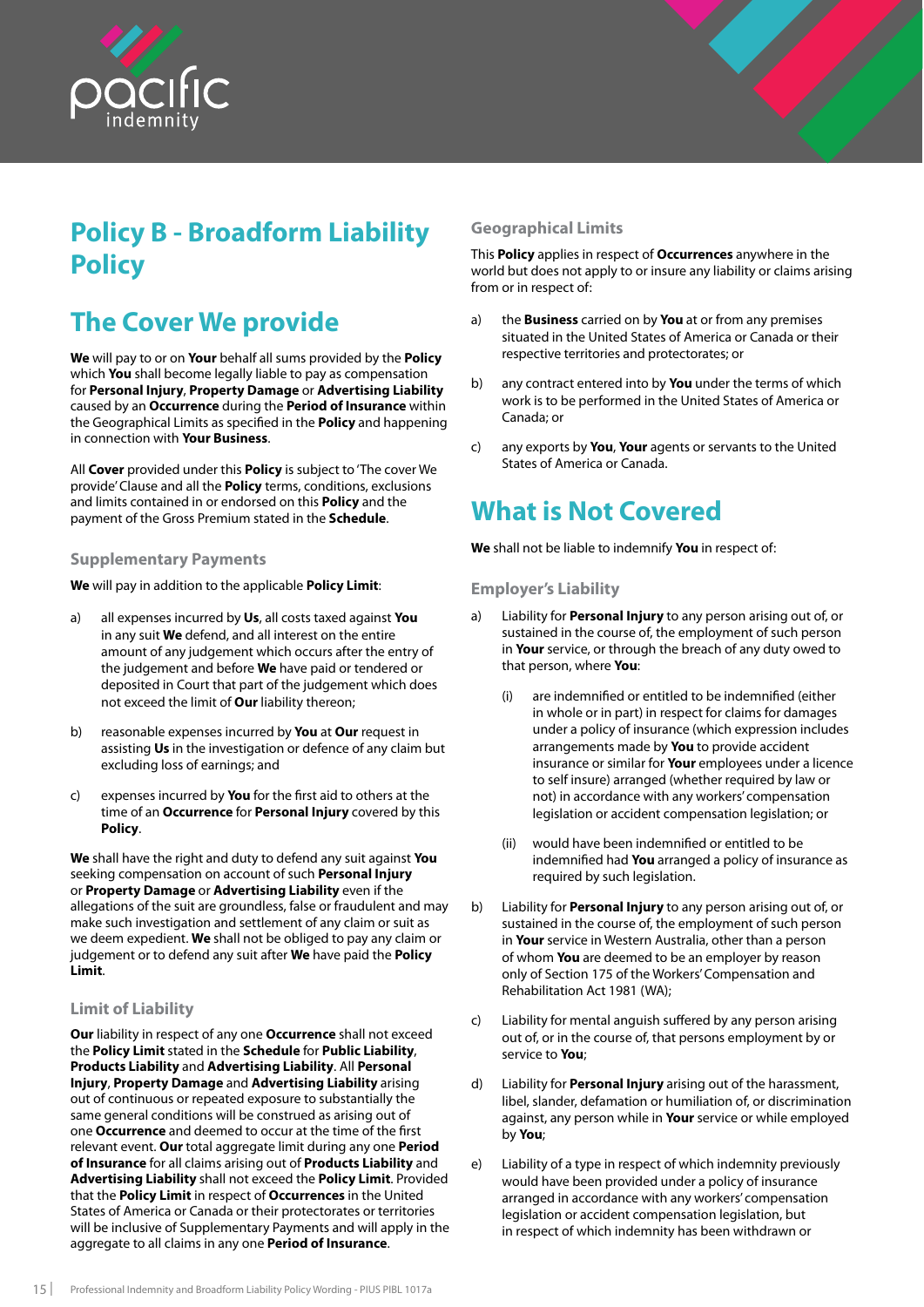<span id="page-19-0"></span>

reduced as a consequence of a change to the scope, terms, provisions, or requirements of such legislation made after the commencement of the current **Period of Insurance**; or

f) Any other liability imposed by the provisions of any workers compensation legislation or accident compensation legislation or industrial award, agreement or determination.

This exclusion does not apply to the liability of others assumed by **You** under a written contract where the contractual liability has been notified and specifically accepted by **Us**.

## **Motor Vehicles**

Liability for:

- a) **Personal Injury** arising out of the ownership, operation or use of any **Vehicle** where such **Personal Injury** occurs in circumstances in which such **Vehicle** is required by law to have compulsory insurance against such **Personal Injury**, or where such insurance cover is in force; or
- b) **Property Damage** arising out of the ownership, operation or use by **You** of any **Vehicle** that is registered.

Provided that this exclusion shall not apply to **Vehicles** whilst being operated or used by **You** as a **Tool of Trade**.

## **Aircraft and Watercraft**

Liability for **Personal Injury** or **Property Damage** arising from the ownership, possession, operation, use or legal control by **You**  of:

- a) any **Aircraft**; or
- b) any **Watercraft** or vessel exceeding eight (8) metres in length.

## **Electronic Data**

loss of, damage to or destruction of any electronic data.

## **Property in Physical or Legal Control**

Liability arising out of or in any way connected with **Property Damage** to property which **You** own, lease, hire, is loaned or rented to **You**, or is otherwise in **Your** physical or legal control other than:

- a) premises or part of any premises (including the contents of such premises), leased or rented to **You**, or temporarily occupied by **You** for the purpose of the **Business**. This exclusion for "Property in Physical or Legal Control" does not extend to any liability where **You** have assumed the responsibility to effect or maintain insurance with respect to any premises referred to In this clause
- b) premises temporarily occupied by **You** (including the contents of such premises), for the purpose of carrying out work in connection with the **Business**. This exclusion

for "Property in Physical or Legal Control" does not extend to liability for physical damage to or destruction of any premises or contents on which **You** were or are working, if such physical damage or destruction arises from such work

- c) any other property temporarily in **Your** possession for the purpose of being worked upon. This exclusion for "Property in Physical or Legal Control" does not extend to liability for physical damage to or destruction of that part of any property on which **You** were or are working, if such physical damage or destruction arises from such work;
- d) any **Vehicle** (including its contents, spare parts and accessories while they are in or on a **Vehicle**), not belonging to or used by **You** while such **Vehicle** is in a car park owned or operated by **You**, provided that **You** do not operate the car park for reward as a principal part of the **Business**;
- e) **Property Damage** to any **Vehicle** temporarily In **Your** possession for the purpose of parking or removing from a car park such a **Vehicle** any other property (except property owned by **You**), temporarily in **Your** physical or legal care, custody or control subject to a maximum of \$250,000, or other higher amount stated in the **Schedule**, for anyone **Occurrence** and in the aggregate during any one **Period of Insurance**.

## **Faulty Workmanship**

Any liability for the cost of performing, completing, correcting or improving any work done or to be undertaken by **You**.

## **Damage to Your Products**

### Liability for:

- a) physical damage to or destruction or loss of **Your Products**  or any part of **Your Products** arising out of them or any part of them; or
- b) loss of use of any tangible property caused by physical damage to or destruction or loss of **Your Products** or any part of **Your Products** arising out of them or any part of them.

This exclusion does not apply to **Your Products** repaired, serviced or treated by **You** after **Your Products** were originally sold, supplied or distributed by **You**.

## **Product Recall and Repair**

Liability for damages claimed for the withdrawal, inspection, repair, replacement or loss of use of **Your Products**.

## **Aircraft Products**

Any liability arising out of the selling, leasing, hiring or manufacture and/or supply of parts and/or products that are used with **Your** knowledge in **Aircraft** or any aerial device.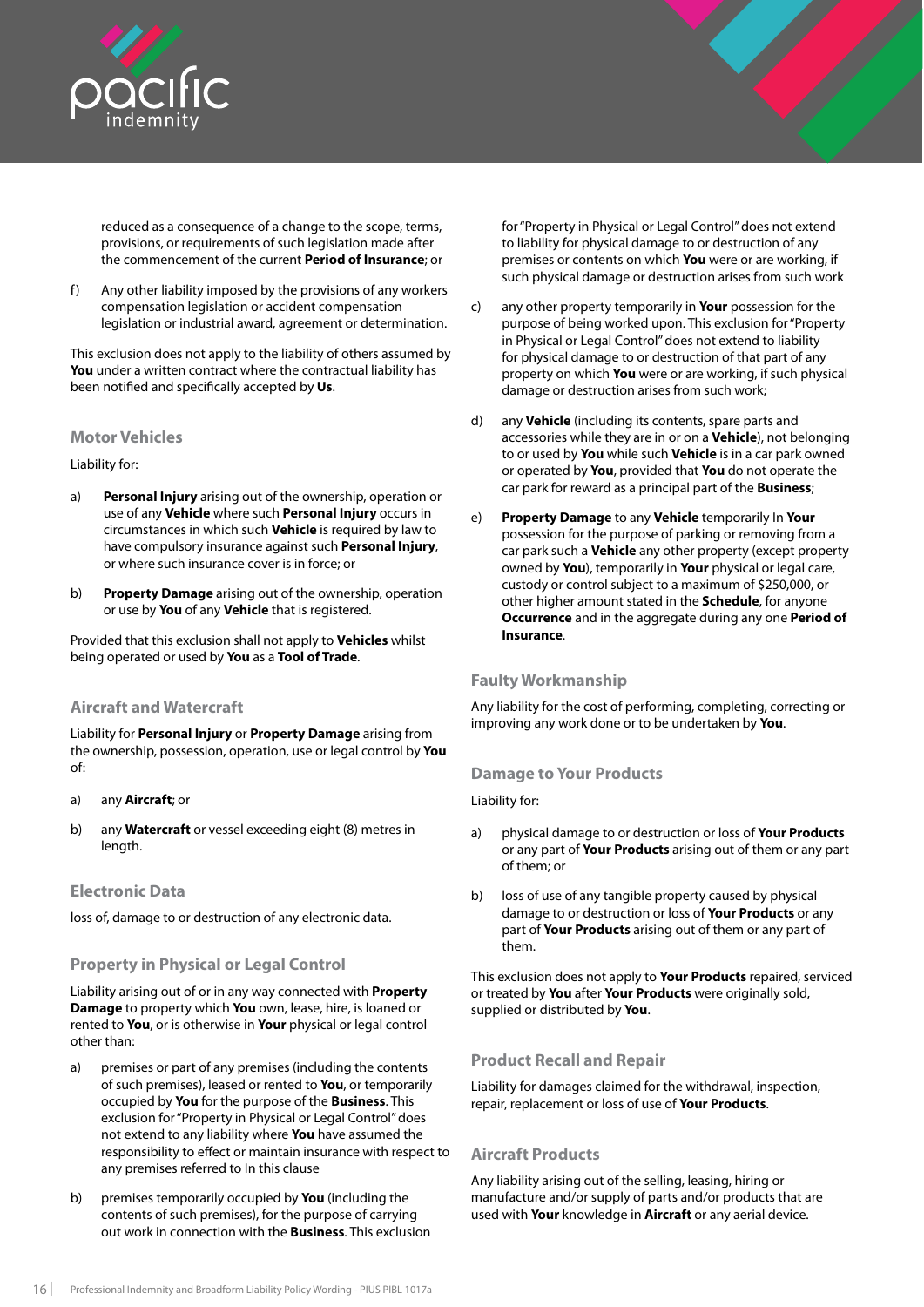<span id="page-20-0"></span>

## **Contractual Liability**

Liability for **Personal Injury** or **Property Damage** or **Advertising Liability** to the extent such liability has been assumed under an agreement unless such liability:

- a) would have attached in the absence of such agreement; or
- b) is specifically allowed by **Our** written endorsement; or
- c) is assumed by **You** under a warranty of fitness or quality, or is implied by law, in respect of **Your Products**.

## **Agreement Limiting Rights**

Any claim under the **Policy** if **You** have entered into any agreement which excludes or limits a right which **You** may have against any party. Subject to the Insurance Contracts Act, 1984, **We** will not be liable for any claim under the **Policy** to the extent of such exclusion or limitation.

## **Professional Errors and Omissions Liability**

Liability for the rendering of or failure to render professional advice or service by **You** or error or omission connected therewith, but this exclusion does not apply to the rendering or failure to render professional medical advice by **Medical Persons** employed by **You** to provide first aid and other medical services on **Your** premises.

## **Libel and Slander**

Liability arising out of the publication or utterance of a libel or slander:

- a) made prior to the **Period of Insurance**; or
- b) made at **Your** direction with the knowledge of the falsity thereof; or
- c) related to advertising, publishing or printing, broadcasting or telecasting activities conducted by or on behalf of **You**.

## **Fines and Punitive Damages**

Liability for fines, penalties, liquidated damages, punitive damages, exemplary damages, or aggravated damages.

## **Loss of Use**

The loss of use of property which has not been physically damaged or destroyed flowing from:

- a) a delay in or lack of performance by or on **Your** behalf of any contract; or
- b) the failure of any products to meet the level of performance, quality, fitness or durability expressly or impliedly warranted or represented by **You**.

## **Pollution**

- a) Liability for **Personal Injury**, **Property Damage** or **Advertising Liability** caused by or arising directly or indirectly out of the actual, alleged or threatened discharge, dispersal, release or escape of smoke, vapours, soot, fumes, acids, alkalis, toxic chemicals, liquids or gases, waste materials or other irritants, contaminants or pollutants into or upon any property, land, the atmosphere or any watercourse or body of water (including groundwater) but this exclusion does not apply if the actual discharge, dispersal, release or escape:
	- (i) is neither reasonably expected nor intended by **You**; and
	- (ii) is the consequence of a sudden and instantaneous cause which takes place at a clearly identifiable point in time during the **Period of Insurance.**
- b) Liability for any costs or expenses incurred in the preventing, removing, nullifying, or cleaning up any discharge, dispersal, release or escape as described in a) above, unless such costs or expenses are consequent upon an unexpected, unintended sudden and instantaneous cause which takes place at a clearly identifiable point in time during the **Period of Insurance** and results in **Personal Injury**, **Property Damage** or **Advertising Liability** and is not otherwise excluded by this **Policy**; or Provided that **Our**  total aggregate liability during any one **Period of Insurance**  in respect of all claims arising out of such **Personal Injury**, **Property Damage** or **Advertising Liability** or such costs or expenses shall not exceed the **Policy Limit** stated in the **Schedule**.

## **Asbestos**

Liability for **Personal Injury**, **Property Damage** or **Advertising Liability** caused by, arising out of, or in connection with, the use or presence of asbestos.

## **Nuclear**

Liability for **Personal Injury** or **Property Damage** of whatsoever nature directly or indirectly caused or contributed to by or arising from ionising radiation, or contamination by radioactivity from nuclear fuel or from any nuclear waste. For the purpose of this exclusion combustion shall include any self-sustaining process of nuclear fission.

## **War**

Liability for **Personal Injury** or **Property Damage** directly or indirectly caused by or in consequence of war, invasion, act of foreign enemy, hostilities (with or without the declaration of war), civil war, rebellion, insurrection, military or usurped power.

## **Terrorism**

Liability for **Personal Injury** or **Property Damage** directly or indirectly caused by or contributed to, by, or arising from or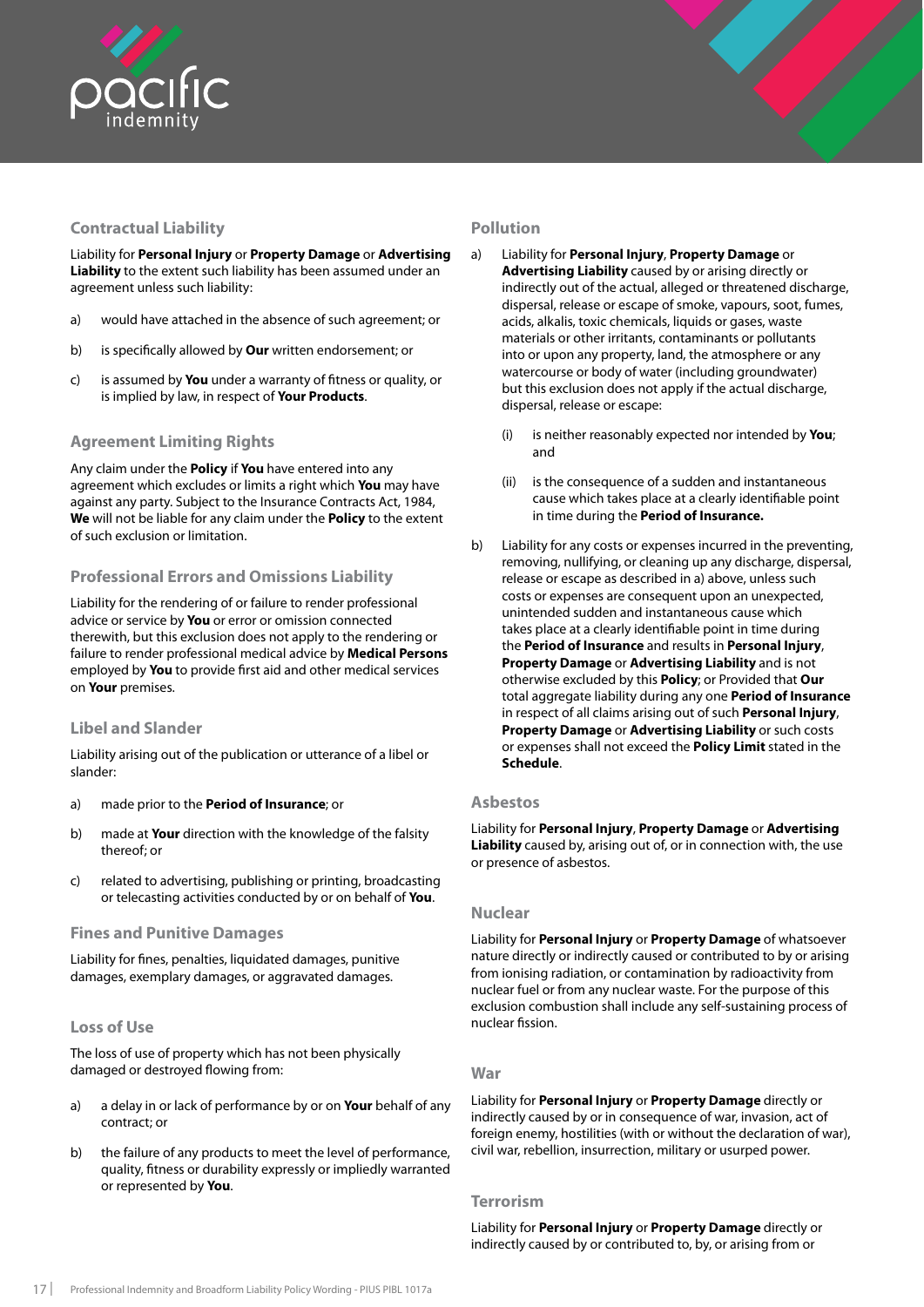<span id="page-21-0"></span>

happening through or in connection with any act of **Terrorism**.

## **Internet Operations**

- a) Any liability, loss, damage or destruction arising, directly or indirectly, out of or in any way connected with **Your Internet Operations**.
- b) Part a) above does not apply to **Personal Injury** or **Property Damage** arising out of any material which is already in print in support of **Your Products**, including but not limited to product use and safety instructions or warnings, and which is also published by **You** via **Your Internet Operations.**
- c) Notwithstanding b) above, **We** shall not be liable to indemnify **You** in respect of **Personal Injury** or **Property Damage** arising out of any other advice or information published by **You**, via **Your Internet Operations**, that is used for the purpose of attracting customers.

### For the purpose of this exclusion, "**Your Internet Operations**" means:

- (i) use of electronic mail systems by **Your** employees, including part time and temporary staff and others within **Your Business**;
- (ii) access through **Your** network to the world wide web or a public internet site by **Your** employees including part-time and temporary staff and others within **Your Business**;
- (iii) access to **Your** intranet (meaning internal company information and computer resources) which is made available through the world wide web for **Your** customers or others outside **Your Business**; and
- (iv) the operation and maintenance of **Your** web-site.

## **Advertising Liability**

Liability for **Advertising Liability** arising from:

- a) offences committed prior to the **Period of Insurance**;
- b) offences made at the direction of **You** with knowledge of the illegality or falsity thereof;
- c) breach of contract, other than misappropriation of advertising ideas under an implied contract;
- d) incorrect description of the price of **Your Products**, goods or services, infringement of trade mark, service mark or trade name by use thereof as the trade mark, service mark or trade name of **Your Products**, goods or services sold, offered for sale or advertised, but this exclusion does not apply to titles or slogans;
- e) failure of **Your Products**, goods or services to conform with advertised performance, quality, fitness or durability; or
- f) any of **You** whose business is advertising, broadcasting, publishing or telecasting.

## **Product Recall**

Any costs incurred in withdrawing or recalling any products (including any costs involved in inspecting, repairing or replacing) because of any known or suspected defect or deficiency.

## **North American Jurisdiction**

- a) Legal proceedings brought within the United States of America and/or Canada or any of their territories or protectorates;
- b) The enforcement of any judgment or award obtained within or determined pursuant to the laws of the United States of America and/or Canada or any of their territories or protectorates; or
- c) Legal proceedings in which the laws of the United States of America and/or Canada or any of their territories or protectorates are applicable even if only in a limited respect.

This exclusion does not apply to claims resulting from the acts, errors or omissions of an employee of the **Named Insured** who normally resides in Australia while such employee is temporarily travelling on behalf of the **Named Insured** outside Australia.

## **Other Insurance**

Claims or losses for which cover is provided or available under the accompanying 'Part A - Professional Indemnity Policy' of this **Policy**.

## **Claims Provisions - Part B**

## **Claims Control**

Notice in writing shall be given to **Us** as soon as possible of every **Occurrence**, claim, writ, summons, impending proceedings, circumstance, impending prosecution and/or inquest in respect of which there may arise a liability under this **Policy**.

- a) **You** shall not without **Our** written consent make any admission, offer, promise or payment in connection with any **Occurrence** or claim and **We** may make such investigation, negotiation and settlement of any claim or suit as **We** deem expedient.
- b) **You** shall use the best endeavours to preserve any property, products, appliances, plant or other things which might prove necessary or useful by way of evidence in connection with any claim and so far as may be reasonably practicable no alteration or repair shall be effected without **Our** consent and until **We** have had the opportunity of inspection.
- c) **We** shall have full discretion in the conduct of any proceedings in connection with any claim and **You** shall give all information and assistance as **We** may require in the prosecution, defence or settlement of any claim.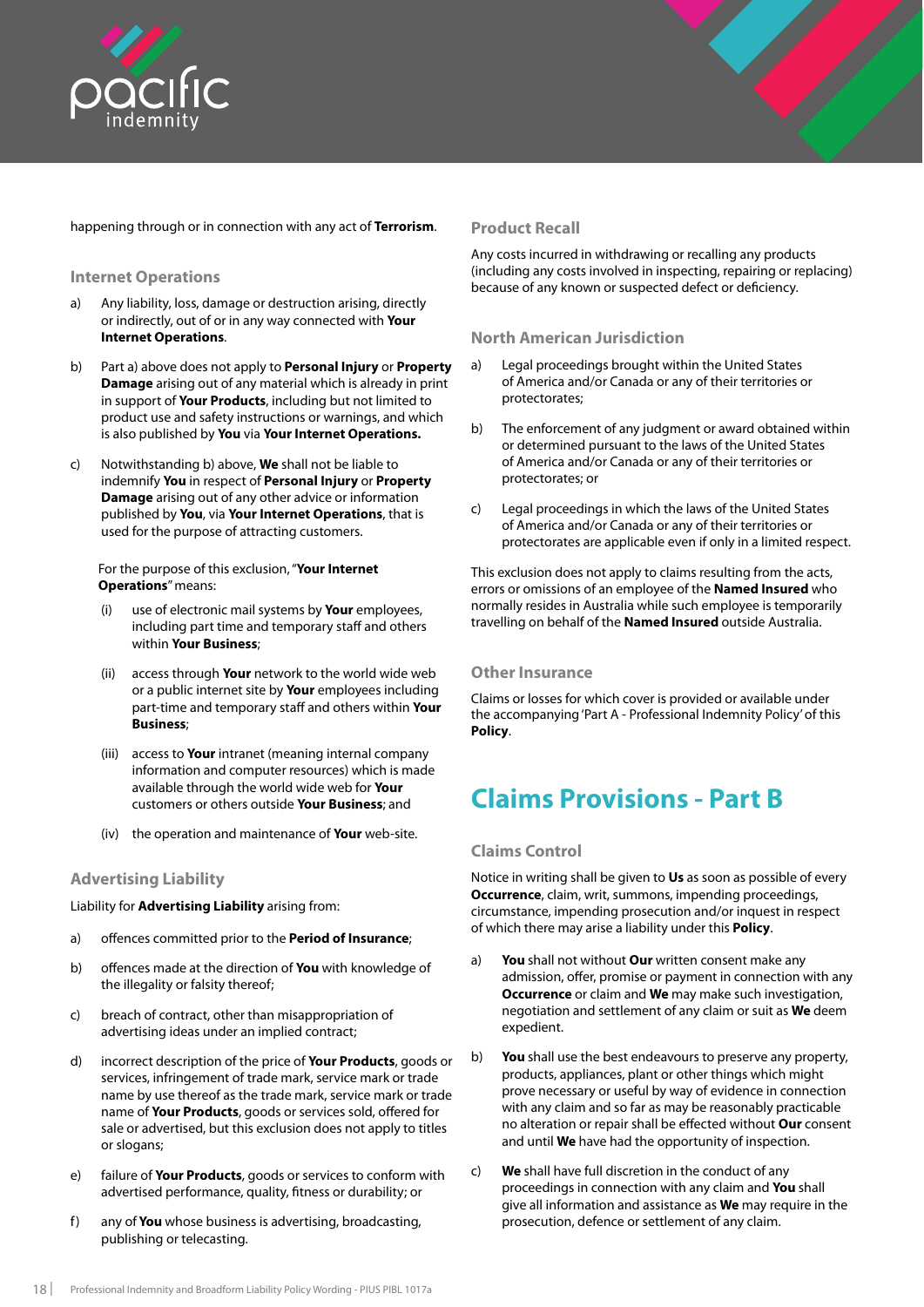<span id="page-22-0"></span>

- d) In the event of an **Occurrence**, **You** shall promptly take at **Your** expense all reasonable steps to prevent other **Personal Injury**, **Property Damage** or **Advertising Liability** arising out of the same or similar conditions, but such expense shall not be recoverable under this **Policy**.
- e) **We** shall be entitled to attend any inquest in respect of which there may arise liability under this **Policy**.

## **Discharge of Liabilities**

**We** may at any time pay to **You** in respect of all claims against **You**  arising directly or indirectly from the one **Occurrence** the amount of the liability or such other amount specified in respect thereof (after deduction of any sum or sums already paid by **Us** which sum or sums would reduce the amount of **Our** unfulfilled liability in respect thereof) or any lesser sum for which the claim or claims can be settled and upon such payment, and notwithstanding anything else to the contrary, **We** shall relinquish conduct or control of and be under no further liability under the **Policy** in connection with such claim or claims except for costs charges or expenses recoverable from **You** in respect of the period prior to the date of such payment (whether or not pursuant to an order made subsequently) or incurred by **Us** or by **You** with **Our** written consent prior to the date of such payments.

## **Reasonable Care and Loss Risk Management**

## **You** shall:

- a) take all reasonable precautions to:
	- (i) prevent **Personal Injury**, **Property Damage** or **Advertising Liability**;
	- (ii) prevent the manufacture, sale or supply of defective products; and
	- (iii) comply and ensure that **Your** workers, servants and agents comply with all statutory obligations, by-laws or regulations imposed by any public authority in respect thereof for the safety of persons and property;
- b) at **Your** own expense take reasonable action to trace, recall or modify any products containing any defect or deficiency which defect or deficiency **You** have knowledge of or has reason to suspect.

## **Cross Liabilities**

Where more than one party comprises **You** each of the parties shall be considered as a separate and distinct unit and the word **You** shall be considered as applying to each of **You** in the same manner as if a separate policy had been issued to each of the said parties provided that nothing in this clause shall result in the increase of **Our** liability under this **Policy** in respect of any **Occurrence** or **Period of Insurance**.

## **Subrogation**

In the event of payment under this **Policy** to or on behalf of **You**,

**We** shall be subrogated to all **Your** rights of recovery against all persons and organisations and **You** shall execute and deliver instruments and papers and do all that is necessary to assist in the exercise of such rights.

## **Goods and Services Tax**

Where **We** make a payment under this **Policy** for the acquisition of goods, services or other supply We will reduce the amount of the payment by the amount of any Input Tax Credit **You** are, or will be, or would have been entitled to under A New Tax System (Goods and Services Tax) Act 1999, in relation to that acquisition, whether or not that acquisition is actually made. Where **We** make a payment under this **Policy** as compensation instead of payment for the acquisition of goods, services or other supply, **We** will reduce the amount of payment by the amount of any Input Tax Credit that **You** would have been entitled to under A New Tax System (Goods and Services Tax) Act 1999 had the payment been applied to acquire such goods, services or other supply.

## **General Provisions - Part B**

## **Alteration of Risk**

- a) **You** must provide **Us** with immediate written notice of every change which materially varies any of the facts or circumstances existing at the commencement of this **Policy**  that comes to **Your** knowledge, which will also be deemed to include the knowledge of any person whose knowledge would in law be **Your** knowledge; and
- b) If **You** do not provide such notification before the happening of an **Occurrence** giving rise to a claim under this **Policy** then, subject to the Insurance Contracts Act, 1984, **We** may refuse to pay a claim, either in whole or in part.

## **Inspection and Premium Adjustment**

**We** shall be permitted but not obligated to inspect **Your** property and operations at any time. Neither **Our** right to make inspections nor the making thereof nor any report thereon shall constitute an undertaking on behalf of **You** or for **Your** benefit or others, to determine or warrant that such property or operations are safe. **We** may examine and audit **Your** books and records at any time during the **Period of Insurance** and extensions thereof and within three (3) years after the final termination of this **Policy**, as far as they relate to the subject matter insured. If the first or renewal premium for the **Policy** or part thereof shall have been calculated on estimates furnished by **You**, then **You**  shall keep an accurate record containing all particulars relative thereto and shall at all times allow **Us** to inspect such records. The **Named Insured** shall within thirty (30) days after the expiry of each **Period of Insurance** furnish to **Us** such particulars and information as **We** may require. The premium for such period shall thereupon be adjusted and any difference paid or allowed to **You** as the case may be subject to receipt and retention of any minimum premium charged by **Us**.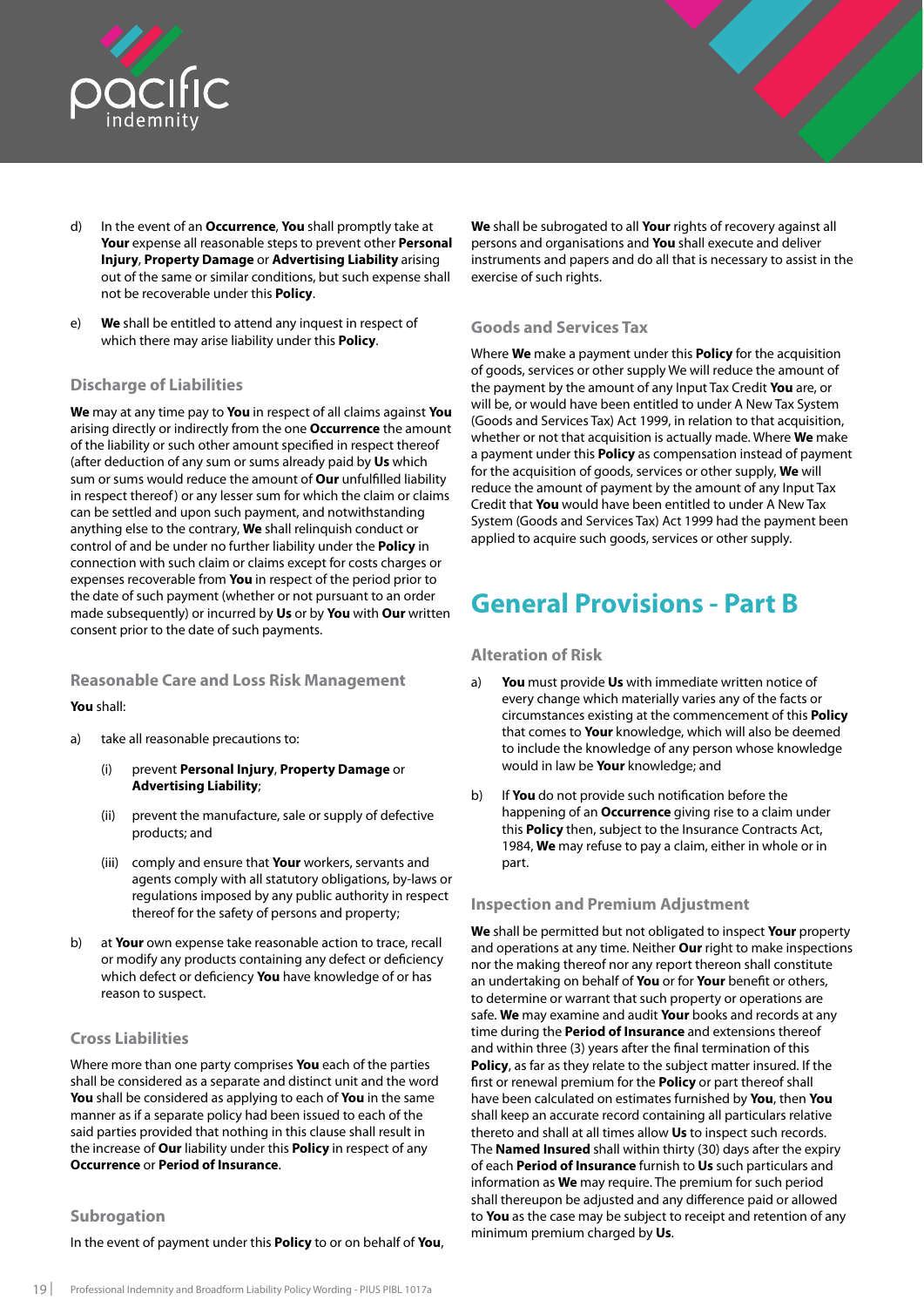<span id="page-23-0"></span>

## **Other Insurances**

If **You** make a claim under this **Policy** in respect of an **Occurrence**  recoverable under this **Policy** which **Occurrence** is or may be covered in whole or in part by any other insurance, then **You** must advise **Us** of the full details of such other insurance when making a claim under this **Policy**. Subject to the Insurance Contracts Act, 1984, **We** reserve the right to seek contribution from the other insurer(s).

## **Insurance Arranged By Principal**

If **You** enter into an agreement with any other party (who for the purpose of this clause is called the "Principal") pursuant to which the Principal has agreed to arrange a policy of insurance which is intended to indemnify **You** for any loss or liability then **We** will (subject to the terms and conditions of this **Policy**) only indemnify **You** for loss or liability not covered by the policy of insurance provided by the Principal.

## **Cover Beneficiaries**

In so far as cover is extended under this **Policy** to individuals and entities who are not a contracting party under this **Policy**, such cover is subject to those individuals and/or entities (as the case may be) agreeing in writing within a reasonable time of notification to **Us** of an **Occurrence**:

- a) to be bound by the terms, conditions, exclusions and limits of this **Policy**;
- b) to be bound by obligations of utmost good faith as if they were a contracting party; and
- c) to be liable individually, and together with **You**, for paying the **Excess** (or any other payment due to **Us** under this **Policy**) in respect of any cover provided to them under this **Policy**.

## **The Proposal – Severability and Non-imputation**

The **Proposal We** were given by **You** or on **Your** behalf before this **Policy** commenced, is taken to be a separate **Proposal** for each natural person or entity covered under this **Policy**.

If there is any incorrect fact or misstatement in the **Proposal**  that relates to one of **You** who is a natural person then, for the purposes of this **Policy, We** do not attribute it to any other of **You** who is a natural person and who was not aware of the incorrect fact or misstatement at the time it was made.

## **Authority to accept notices & to give instructions**

The person or entity first listed as the **Named Insured** in the **Schedule** is appointed as agent of:

- a) each of **You**; and
- b) any person or entity who is entitled to a benefit under this **Policy** (when they request cover or suffer a loss under this **Policy**)

in all matters relating to this **Policy**, and to **Occurrences** which

are (or are to be) covered by the **Policy**.

In particular (but without limitation) the person or entity first listed in the **Schedule**, as the **Named Insured**, is agent for the following purposes:

- (i) to give and receive notice of **Policy** cancellation, to pay premiums and to receive any return premiums that may become due under this **Policy**; and
- (ii) to accept endorsements or other notices provided for in this **Policy**; and
- (iii) to give instructions to solicitors or counsel that **We**  appoint or agree to, and to receive advice from them and to act on that advice; and
- (iv) to consent to any settlement that **We** recommend; and
- (v) to do anything that **We** or **Our** legal advisers think might help with the procedures set out in this **Policy**  for settling and defending claims or covered claims; and
- (vi) to give **Us** information relevant to this **Policy**, which **We** can rely on when **We** decide whether to accept the risk, and set the **Policy** terms or the premium.

### **Premium Payment**

The cover **We** provide in this **Policy** is subject to full payment of the Gross Premium as stated in the **Schedule**. If full payment of the Gross Premium is not made, there is no cover.

## **All Payments in Australian Dollars**

All premiums and claims must be paid in Australian dollars in Australia.

## **Law of the Policy**

This **Policy** is governed by the law of the Territory or State where the **Policy** was issued (which is specified in the **Schedule**). The courts of that place have jurisdiction in any dispute about or under this **Policy**.

## **Insurance Contracts Act**

Nothing contained in this **Policy** shall be construed to reduce or waive either **Your** or **Our** privileges, rights or remedies available under the Insurance Contracts Act, 1984.

## **Schedule must be included**

This **Policy** is only legally enforceable if it includes a **Schedule** issued by **Us**.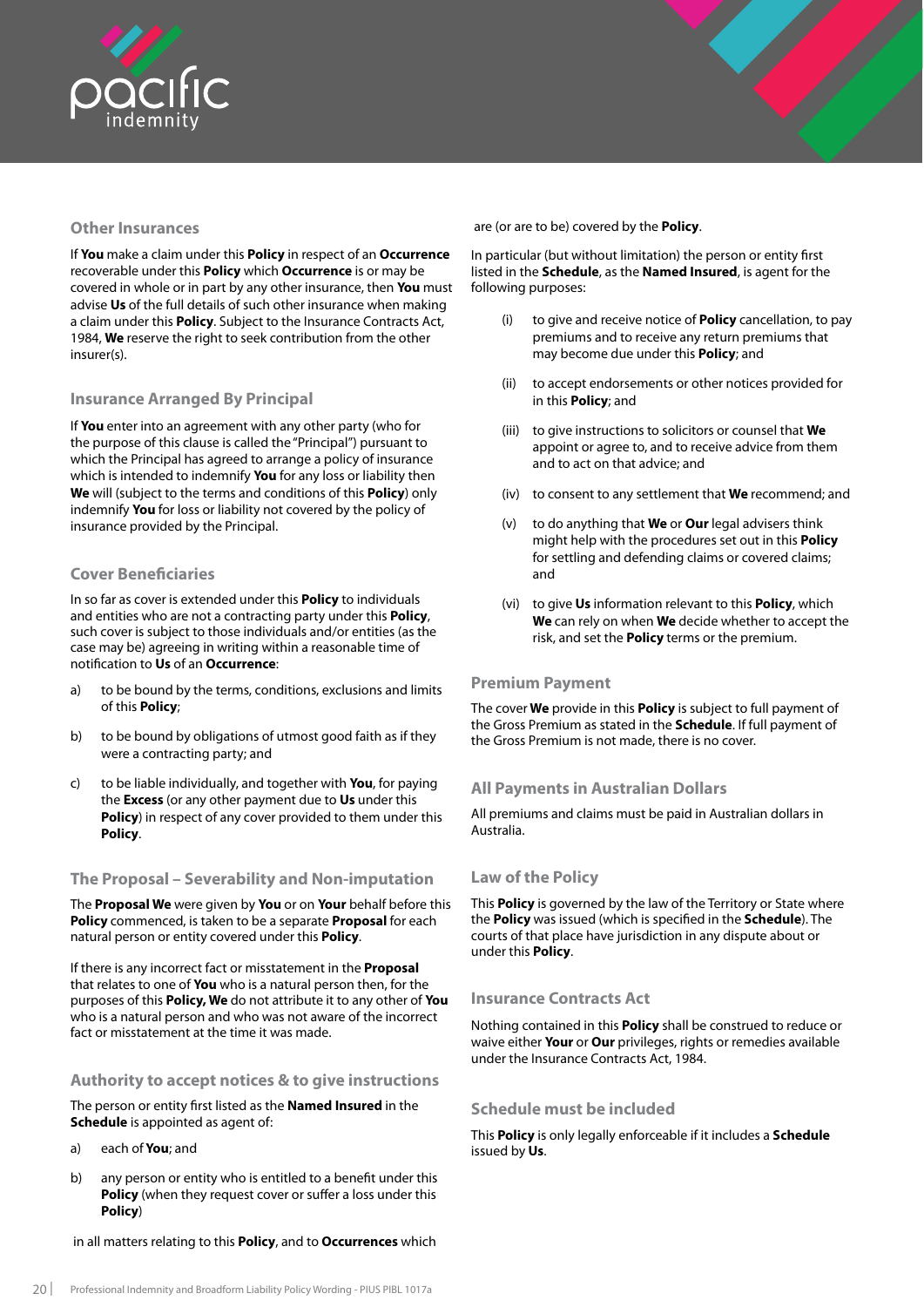<span id="page-24-0"></span>



### **You can cancel the Policy**

**You** are entitled to cancel this **Policy** with effect from the date **We**  receive a written request to cancel the **Policy**, provided that any such cancellation is subject to the following terms:

- a) if a claim has been paid under the **Policy** or if **You** have notified a claim or facts which may give rise to a claim) under the **Policy** then no return premium is payable.
- b) if there has been no claim made or notified under the **Policy** then **We** will be entitled to retain premium for pro-rata 'time on risk'.

### **We can cancel the Policy**

- a) **We** may cancel this **Policy** at any time in accordance with the relevant provisions of Section 60 of the Insurance Contracts Act 1984, by giving notice in writing to **You** of the date from which cancellation is to take effect.
- b) **We** may deliver this notice to **You** personally, or post it by certified mail (to **You**r broker or to the address **You** last gave **Us**). Proof that **We** mailed the notice is sufficient proof that **You** received the notice.
- c) Under Section 60 of the Insurance Contracts Act 1984, **We**  may cancel this **Policy** at any time where:
	- (i) it is in force by virtue of Section 58 of the Insurance Contracts Act 1984; or
	- (ii) it is an interim contract of general insurance.

After cancellation pursuant to this Clause, **We** will refund the premium for the time remaining on the **Policy**, less any nonrefundable duties, unless any of **You** have made a fraudulent claim under the **Policy**.

When the premium is subject to adjustment, cancellation will not affect **Your** obligation to supply such information as **We**  may require for the adjustment of the premium. Cancellation will not affect **Your** obligations to pay the amount of adjustment applicable up to the date of cancellation.

## **How to read Part B of this Insurance Policy**

### **Policy Interpretation**

Except where the context otherwise requires it:

- a) the singular includes the plural and the plural includes the singular;
- b) if a word or phrase is defined, its grammatical forms have a corresponding meaning;

c) words importing a gender include every other gender.

## **Words With Special Meaning**

Whenever the following words are used in Part B - Broadform Liability Policy of this **Policy** in bold type and with a capital letter, they have the special meanings set out below. These words may appear without bold type in endorsements in the **Schedule**.

#### **Advertising Liability** means:

- a) libel, slander or defamation;
- b) infringement of copyright or of title or slogan;
- c) piracy or unfair competition or idea misappropriation under an implied contract; or
- d) invasion of privacy,

committed or alleged to have been committed during the **Period of Insurance** in any advertisement, publicity article, broadcast or telecast and arising out of **Your** advertising activities or any advertising activities conducted on **Your** behalf in the course of advertising **Your Products**, goods or services.

**Aircraft** means any vessel, hovercraft, craft or thing designed to transport persons or property in or through the air or space.

**Business** means the business stated in the **Schedule** and shall include the activities of any canteen, social, sports, welfare and / or child care organisation or first aid, medical, fire or ambulance services.

**Excess** means the amount payable by **You** in respect to each **Occurrence** and includes all 'Supplementary Payments'.

**Medical Persons** means medical doctors, medical nurses, dentists and first aid attendants.

**Named Insured** means the entity or natural person specified in the **Schedule** as the Named Insured.

**Occurrence** means an event including continuous or repeated exposure to substantially the same general conditions, which causes **Personal Injury** or **Property Damage** or **Advertising Liability** none of which is expected or intended from **Your** standpoint.

**Period of Insurance** means the duration of this **Policy** as stated in the **Schedule**.

#### **Personal Injury** means:

- a) bodily injury, death, sickness, disease, disability, shock, fright, mental anguish or mental injury;
- b) false arrest, false imprisonment, malicious prosecution and humiliation;
- c) libel, slander, defamation of character;
- d) wrongful entry or wrongful eviction or other invasion of the right of private occupancy;
- e) assault and battery not committed by or at **Your** direction unless committed for the purpose of preventing or eliminating danger to persons or property,